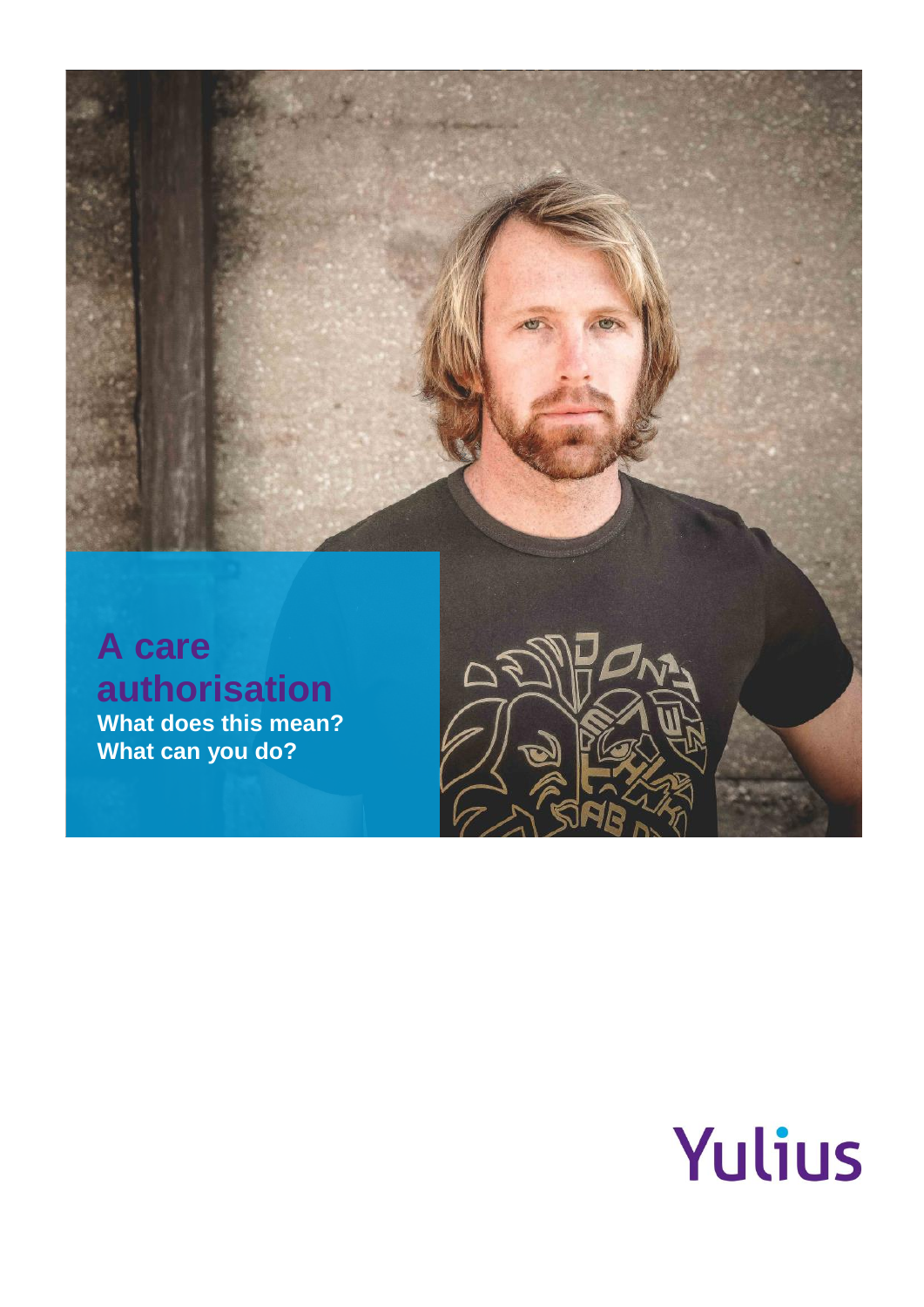# **A care authorisation is issued for you What does this mean? And what can you do?**

Your consent is needed for psychiatric treatment. In some cases, health professionals can treat you without your consent, for example if you are causing a dangerous situation because of a psychological condition. Treatment without consent is known as compulsory medical care.

This type of care is stipulated in the Compulsory Mental Healthcare Act (the Wvggz in Dutch).

Compulsory medical care cannot be imposed randomly. It is only allowed in extreme cases in which there are no longer any other options.

There are two ways in which compulsory medical care can be imposed:

- the crisis measure
- the care authorisation

This brochure is specially compiled for people who are subject to a care authorisation. A care authorisation means that a judge has decided that you may be treated despite the fact that you do not consent to this. The brochure explains what the law says about care authorisations and what the consequences can be for you.

There is also a lot that you can do yourself.

In many cases, you will still have an influence to prevent compulsory medical care while the care authorisation is being prepared. You may then be able to get voluntary care instead of compulsory care.

**The people you can be in contact with if a care authorisation is being prepared for you:** 

- a public prosecutor (see page 5)
- a medical director (see page 5)
- a lawyer (see page 16)
- a patient advocate (see page 16)
- your representative, if applicable (see page 17)
- the care coordinator (see page 5)
- an independent psychiatrist (see page 5)
- the family doctor (GP)

Instead of 'he/she' we have used 'they' in this brochure.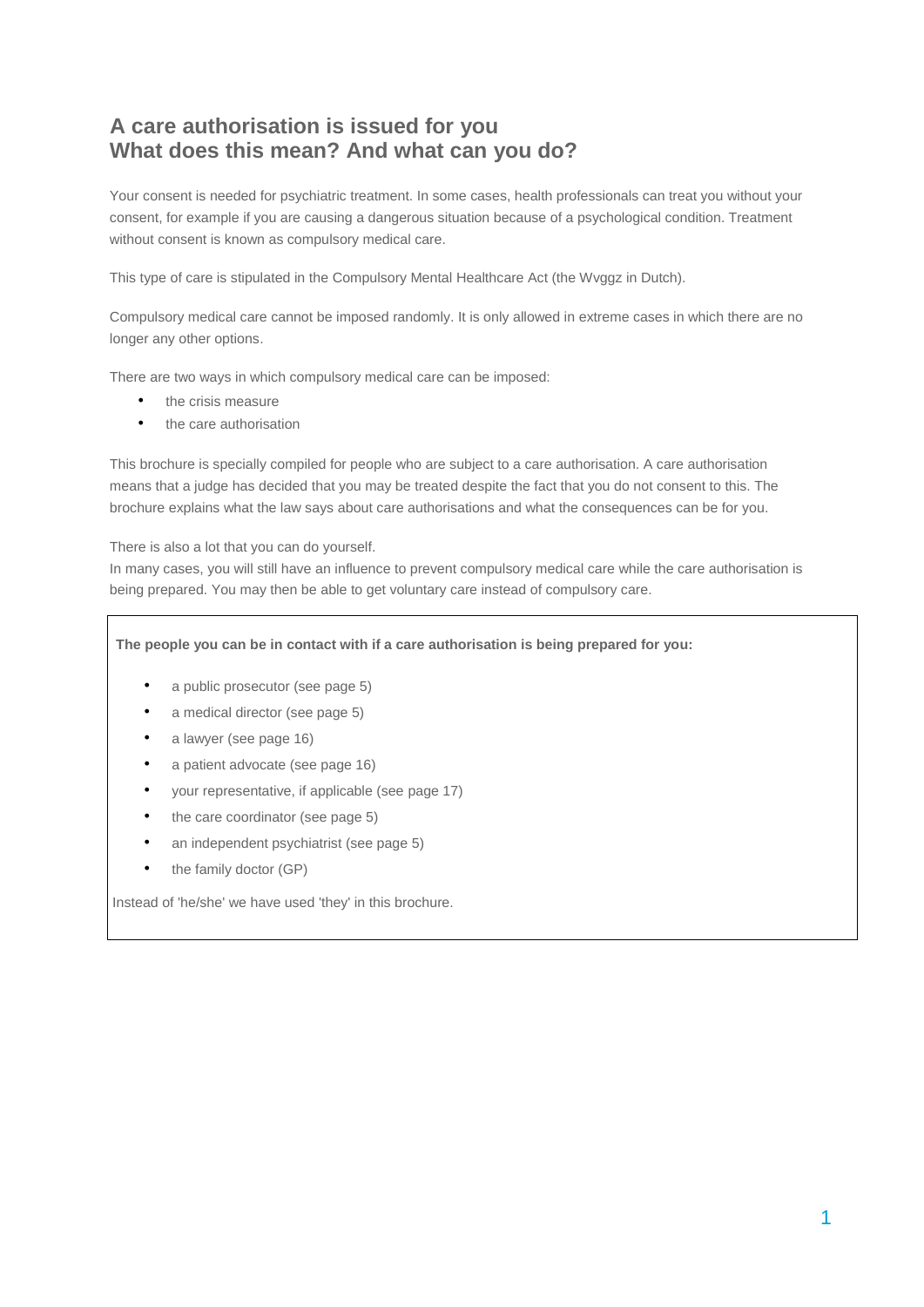# **Contents**

| What is a care authorisation?                                        | 3               |
|----------------------------------------------------------------------|-----------------|
| Why may a care authorisation be prepared?                            | 3               |
| Notification to the municipality and exploratory examination         | 3               |
| Conditions for compulsory medical care                               | 3               |
| The harm criterion                                                   | 4               |
| Preparing the care authorisation                                     | 5               |
| What you can do yourself: your action plan                           | 6               |
| The care card and the care plan                                      | 7               |
| The application                                                      | 9               |
| The judge and the hearing                                            | 10              |
| The care authorisation has been issued. What does this mean for you? | 11              |
| What compulsory medical care can be imposed on you?                  | 11              |
| When is compulsory medical care given to you?                        | 12              |
| What is outpatient compulsory medical care?                          | 12 <sup>2</sup> |
| Temporary compulsory medical care in emergency situations            | 12              |
| House rules                                                          | 13              |
| Safety examination                                                   | 13              |
| What does compulsory medical care have to comply with?               | 14              |
| How long does the care authorisation last?                           | 14              |
| Temporary interruption and termination                               | 15              |
| Transfer                                                             | 15              |
| The lawyer and the patient advocate                                  | 16              |
| The representative                                                   | 17              |
| Privacy                                                              | 18              |
| Complaints                                                           | 18              |
| What else can you do?                                                | 19              |
| Involving family and/or friends                                      | 19              |
| Crisis card                                                          | 19              |
| Self-binding declaration                                             | 19              |
| Medical symptoms and/or medicines                                    | 20              |
| More information                                                     | 21              |
|                                                                      |                 |
| Appendix                                                             | 23              |
| Explanation of the harm criterion                                    | 23              |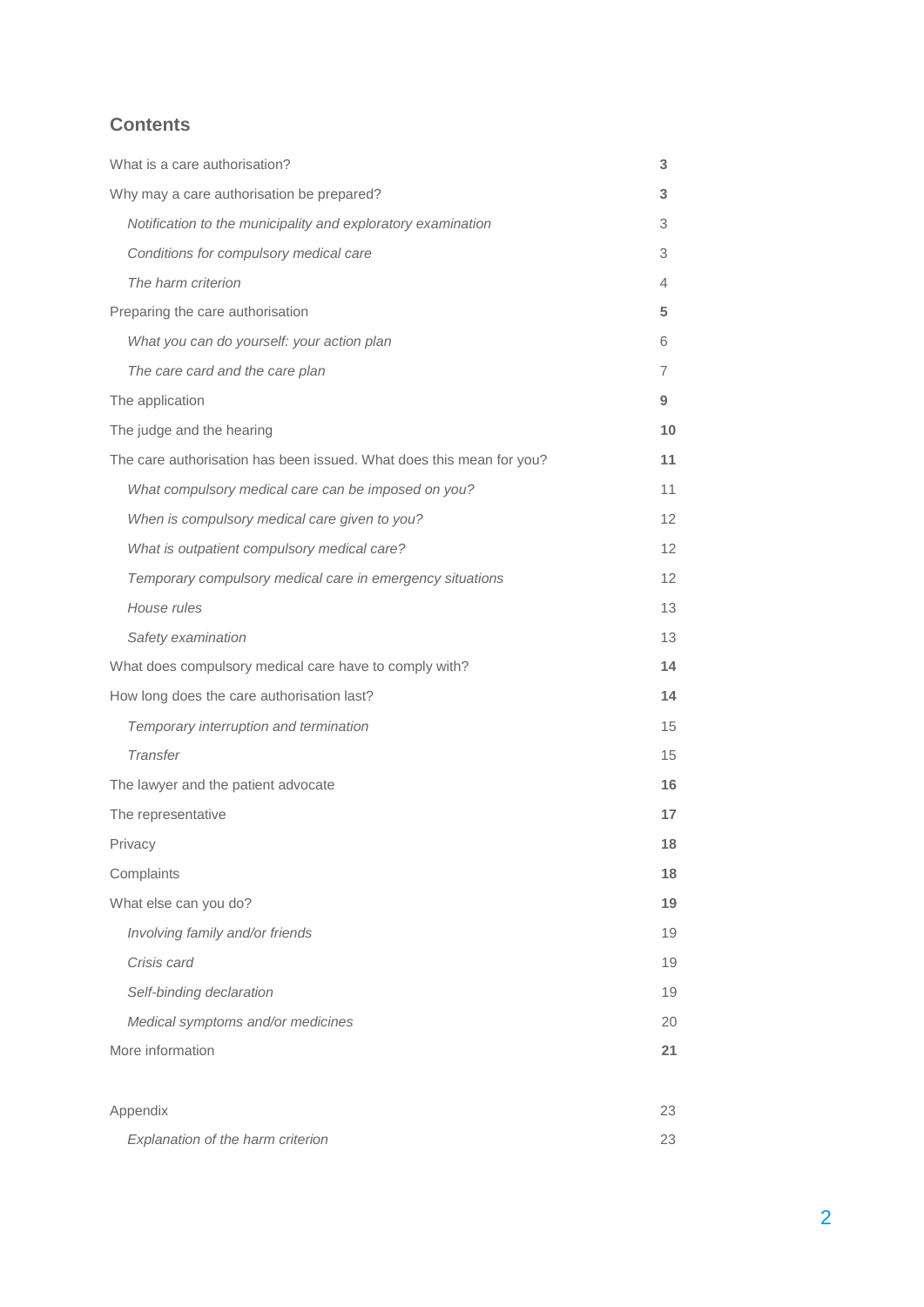# **What is a care authorisation?**

A care authorisation is an authorisation that is issued by a judge. In the authorisation, the judge states what care may be given to you without your consent. This authorisation will restrict your freedom, as you may be obliged to undergo physical or psychological treatment.

You may be admitted to a mental healthcare institution to be given the compulsory medical care. This is not necessarily the case, however. Compulsory medical care can also be given as outpatient care. This means that you are not hospitalized but must (for instance) go to an outpatient clinic for the care or receive the care at your home.

# **Why may a care authorisation be prepared?**

Someone is extremely worried about you. This could be the healthcare provider, for example the psychiatrist who already treats you, or a community police officer who has reported the problem. They may ask the public prosecutor's office to draw up a care authorisation for you.

It can also be the case that a family member, or someone else, has reported to the municipality that they are worried about you.

# *Notification to the municipality and exploratory examination*

What happens when the municipality is notified? The municipality first carries out a brief exploratory investigation. They will check aspects such as confirming that it is not a false report.

- If you want to receive care voluntarily, compulsory medical care may not be needed.
- If you do not consent to the care voluntarily, the municipality will then look to see if your situation meets the conditions for compulsory medical care. This is done as follows:
	- o During the investigation, somebody from the municipality may come round to ask you a few questions.
	- o It is also possible that the municipality may ask the person who notified them for more information.
	- o The community police officer and/or the district social work team may also be asked for information.<sup>1</sup>

If the municipality believes after their investigation that compulsory medical care should be considered, the municipality will ask the public prosecutor's office to prepare a care authorisation.

# *Conditions for compulsory medical care*

When the public prosecutor's office receives a request for a care authorisation to be prepared, they will examine whether your situation meets the criteria for imposing compulsory medical care on you. Compulsory medical care may only be imposed if your situation meets all the requirements listed below:

- If you are causing danger for yourself or others (which the Compulsory Mental Healthcare Act refers to as 'serious harm').
- If your behaviour is being caused by a psychiatric disorder.
- If you do not give consent to the care.

 $\overline{a}$ 

<sup>1</sup> Note: the district social work team may have a variety of names in different municipalities. If you have any questions about this, ask the person who comes to visit you on behalf of the municipality.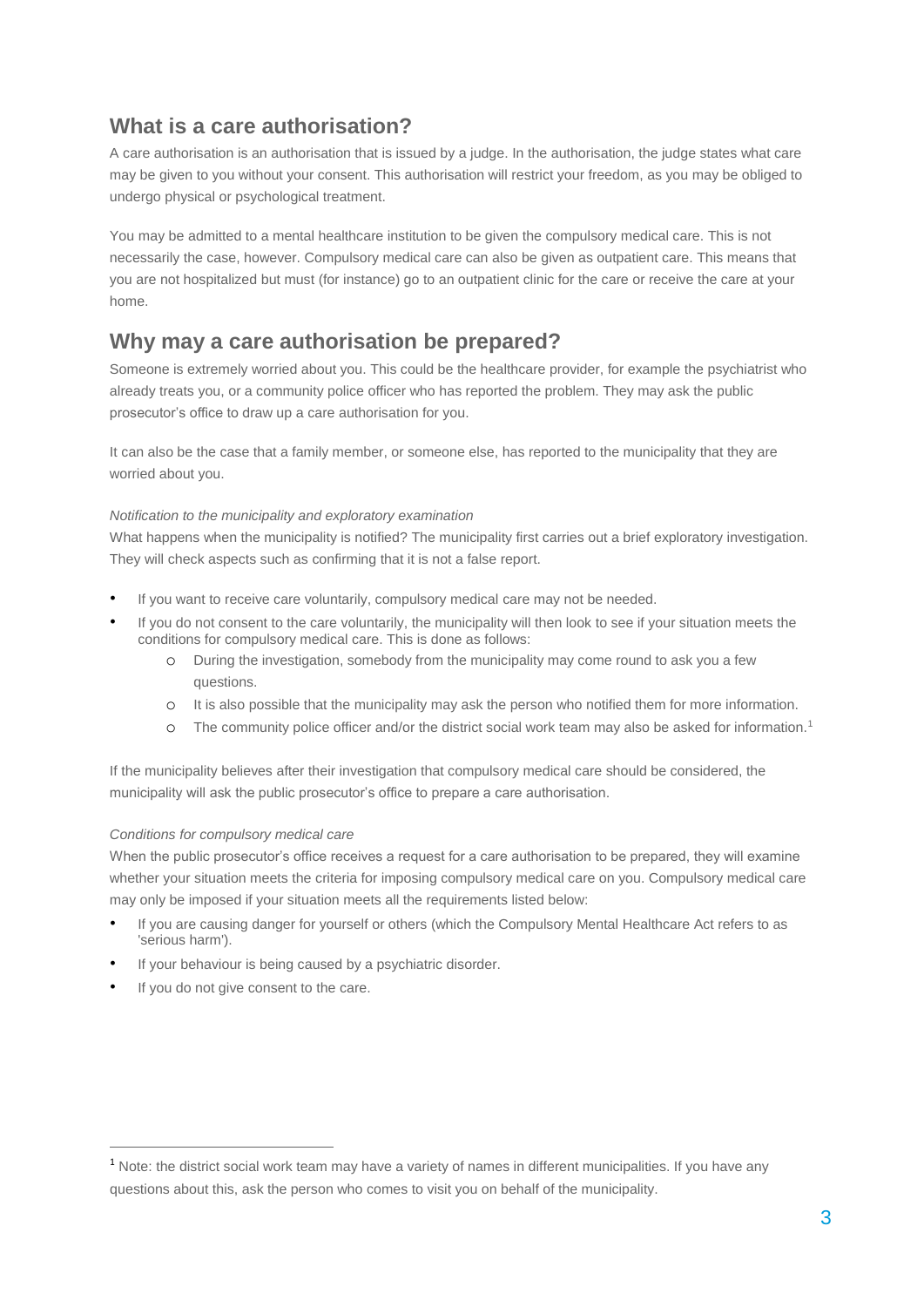## *The harm criterion*

Compulsory medical care may only be imposed as a last resort. That means that there must no longer be any other options for avoiding the negative effects caused by your behaviour. This is known as the 'harm criterion'.

The harm criterion is explained further in the appendix to this brochure (see page 23).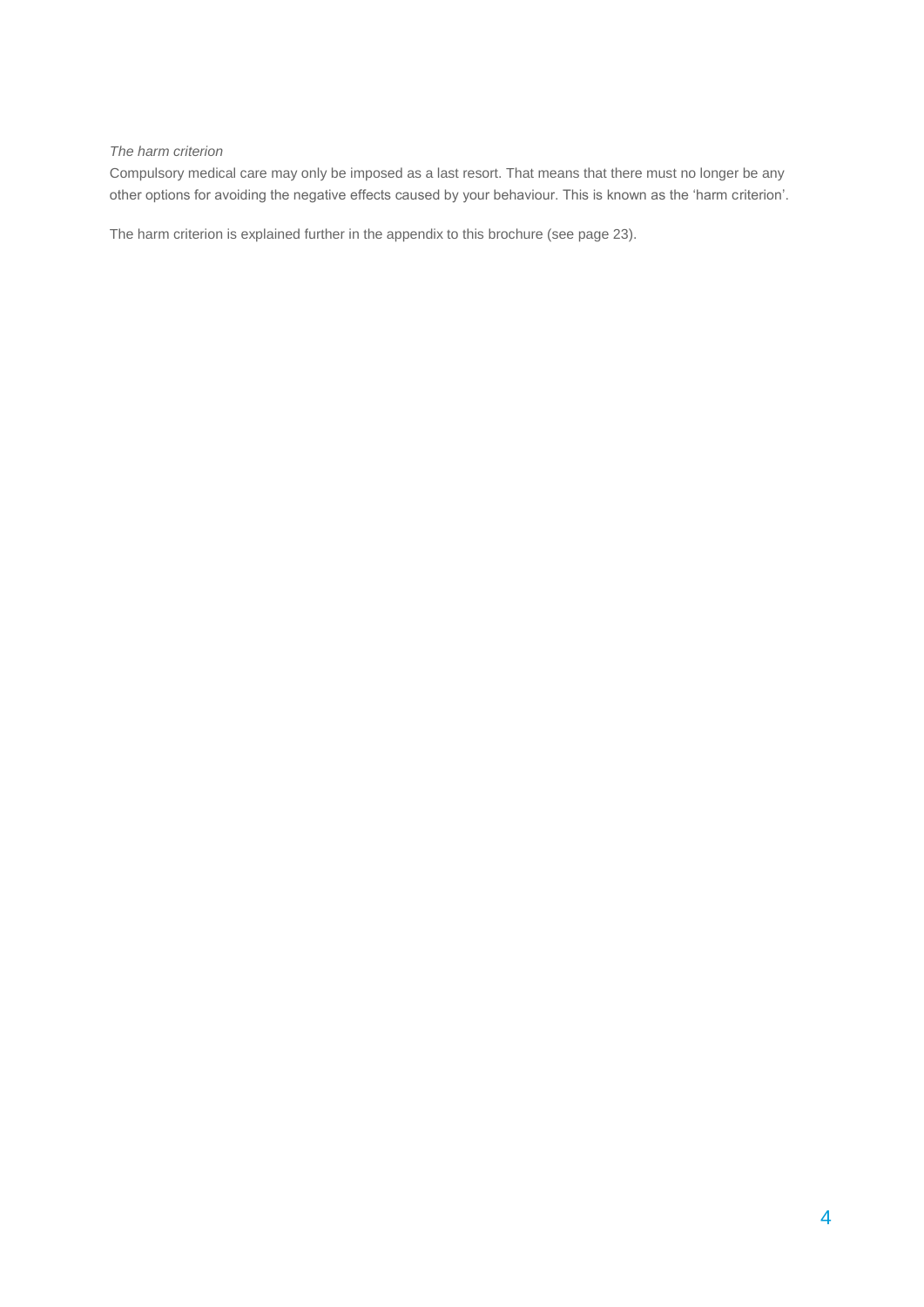# **Preparing the care authorisation**

The following step is preparing the care authorisation. This involves the public prosecutor's office, the medical director, the independent psychiatrist and you yourself.

## *The public prosecutor*

The public prosecutor:

- designates a medical director<sup>2</sup>
- checks whether the police or Justice Department have information about you that could be important for assessing the serious harm. If so, that information will be passed on to the medical director,
- checks whether you have a lawyer. If not, they will ask the judge to arrange one for you.
- They also assess whether they think that your situation meets the criteria for providing compulsory medical care.

## *The medical director:*

The medical director is a psychiatrist. Their key task is to keep track of legislation and regulations and to translate them into usable recommendations and guidelines for the people providing care. The medical director:

- informs you in writing that a care authorisation is being prepared for you:
- informs your representative, your lawyer and the municipality or health professional about the decision to prepare a care authorisation for you;
- designates someone as your care coordinator. This is the care provider who is responsible for your compulsory medical care and who coordinates it. You will have a lot of contact with your care coordinator, including during the preparation of the care authorisation;
- asks whether you want to be assisted by a patient advocate. The patient advocate can advise you and represent your interests while your care authorisation is being prepared and afterwards when you are receiving care. If you want, the medical director can pass your contact details onto the PVP foundation. A patient advocate will then contact you;
- asks whether you want assistance from your family or others close to you.

# *The independent psychiatrist*

The independent psychiatrist must not have treated you for at least the last year. The independent psychiatrist:

examines you and draws up a medical statement.

## **Medical statement**

 $\overline{a}$ 

The medical statement describes your state of health, whether your conduct is risking serious harm, and what that serious harm entails. The statement also says whether your behaviour is the result of a psychological disorder and whether you consent to the care or not. The psychiatrist can examine any data from the police that may help estimate the risk of serious harm properly.

## **Discussing the issues**

What serious harm (danger) is causing your behaviour, according to the psychiatrist? It is useful to discuss this. If you agree with them, you may perhaps be able to take steps yourself to eliminate this danger. You should then explain it as calmly and clearly as possible, even if you do not agree that you are causing any dangers.

<sup>&</sup>lt;sup>2</sup> In most cases, this will be the medical director of the institution at which you are already receiving care voluntarily or of the institution at which you will be given the care.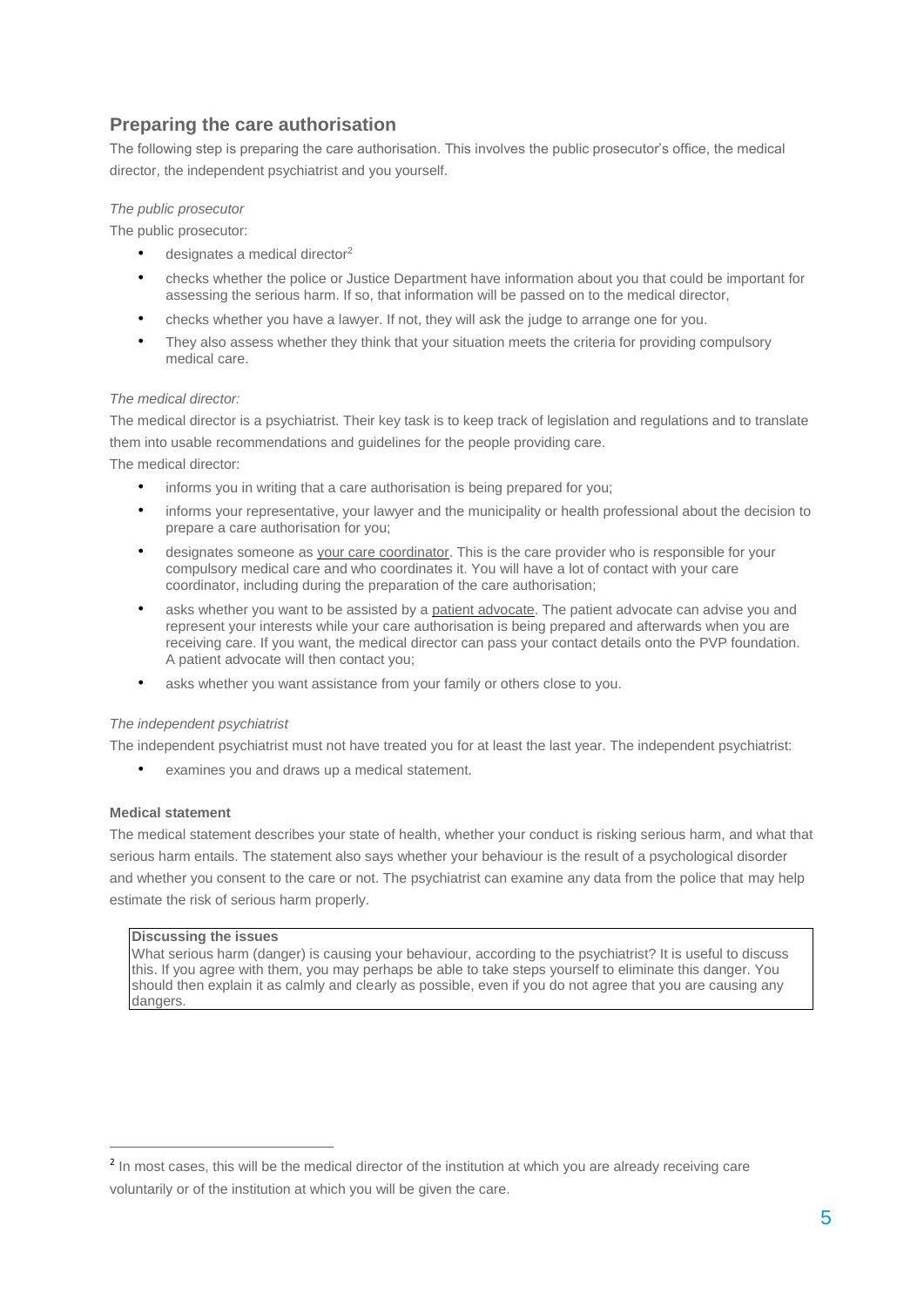## **What you can do yourself: your action plan**

The medical director will inform you in a letter that the care authorisation is being prepared. That letter states that you may draw up an action plan if you wish. In the plan, you can describe how you want to avoid compulsory medical care.

Drawing up an action plan works like this:

- Tell the medical director that you intend to draw up an action plan. Do this in writing within three days of receiving the letter from the medical director.
- The medical director will decide within two days whether you will be given time to do so. If so, you will have two weeks' time to draw up your action plan. In this case, the medical director postpones the preparation of the care authorisation temporarily.
- There is a document about the action plan that may help you. This document lists the steps you can take for making your plan. Download this document from the website or ask the medical director for a copy.<sup>3</sup>
- You can draw up the action plan together with the health professionals, or friends or family. You can also ask the patient advocate or your lawyer for advice.
- In the action plan, you can describe what you want to do and what care you would like to receive in order to avoid compulsory medical care. This can cover all kinds of care, e.g. clinical care, family-based care or social sector care.
- Also ask any others who are to assist in improving your situation and your health. This could for instance be assistance from the municipality, domestic help, pastoral care or day care.

The medical director assesses your action plan and asks for a medical statement from an independent psychiatrist. The public prosecutors can stop the preparation of a care authorisation if the medical statement reveals that compulsory medical care can be prevented using your action plan. If the action plan is not sufficient to avoid compulsory medical care, the medical director will continue preparing the care authorisation.

The medical director can also decide earlier that they will continue preparing the care authorisation, i.e. before the two weeks for drawing up the plan have elapsed. They can do so if drawing up the action plan is not proceeding quickly enough or if postponing the preparation of the care authorisation is no longer possible because of the serious harm (danger). Before doing so, they will discuss it with you and your representative. You will be notified about their decision on this in writing as well.

 $\overline{a}$ 

<sup>&</sup>lt;sup>3</sup> The PDF about the action plan can be found online:

https://www.dwangindezorg.nl/documenten/publicaties/implementatie/ketenproducten/productenwvggz/handreikin g-eigen-plan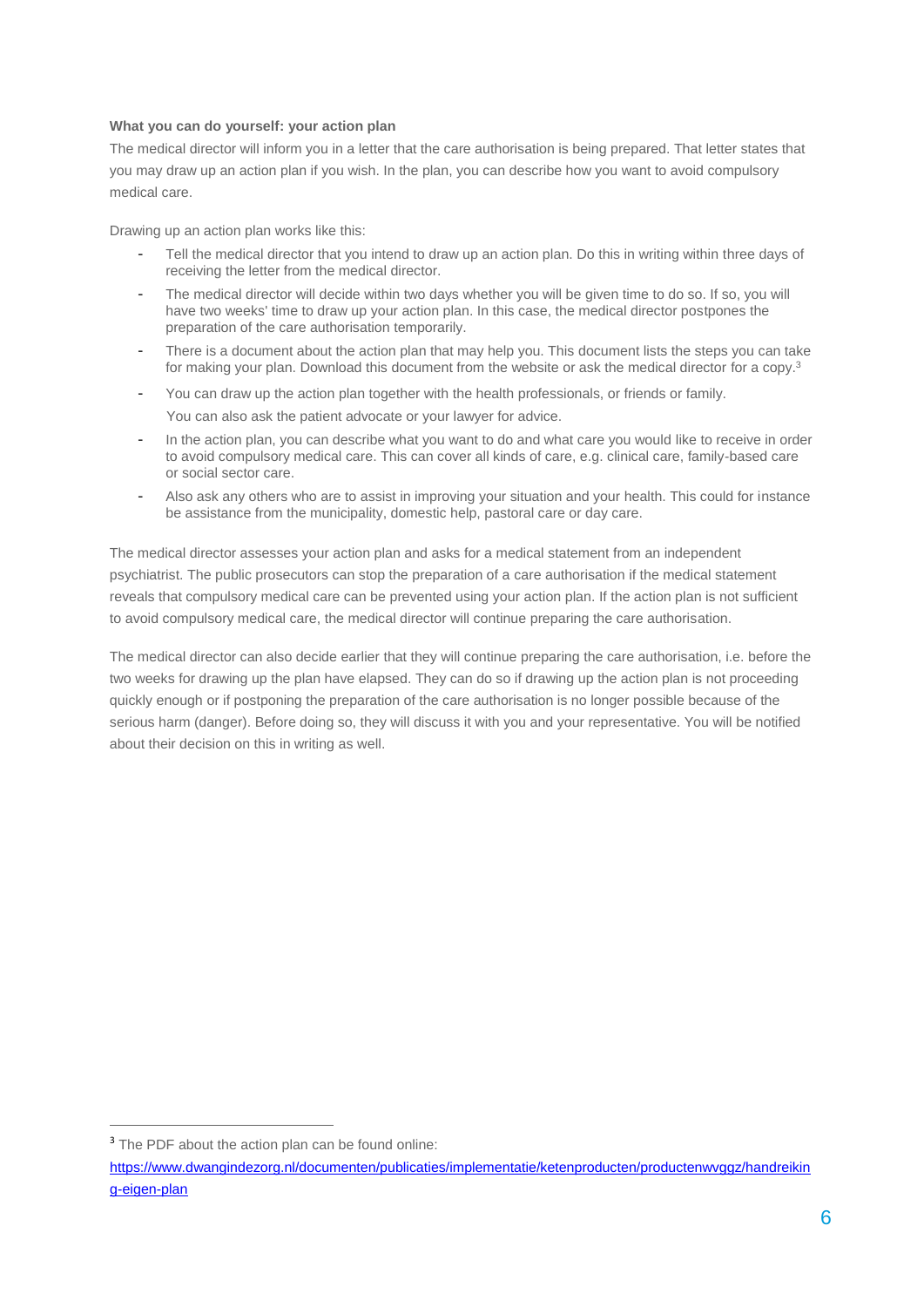## **The care card and the care plan**

The following step is that your care coordinator will discuss two important documents with you that need to be drawn up:

- the care card
- the care plan

These are different documents from the action plan that you may already have drawn up.

#### *The care card: your wishes and preferences*

This card describes your wishes and preferences regarding care. Example:

- What medication do you want and not want to receive?
- How do you want to receive the medication (tablets, injection, etc.)?
- What things help make you feel better?
- And what things make you feel worse?

The care card should also state:

- what treatment you would like to receive at home, if necessary;
- what treatment you definitely would not like to receive at home;
- what treatments you are prepared to cooperate with;
- what treatments you are definitely not prepared to cooperate with;
- whether you have a preference for a particular healthcare provider or institution.

If you have previously had this recorded, for instance in a self-binding declaration (see page 19) or a crisis card (see page 19), these documents will be appended to the care card.

The care card is your own document. If you want a care card to be drawn up, the care coordinator is obliged to do so. **Note:** this does not automatically mean that all your wishes and preferences will be honoured. Your care coordinator is obliged to keep a record of how they have taken your preferences into account or why they deviated from them. This is done in the care plan. If you do not have any preferences, your care coordinator also records that fact.

## **Medical symptoms and medication use**

If you experience medical symptoms or are taking medication, tell the health professionals that are present and tell your care coordinator. That will make sure you get the care that you need. If you do not know exactly what medication you are taking, give the packaging to the health professionals or get them to contact your GP.

#### *The care plan: assessment by your care coordinator*

The care plan is the basis for the compulsory medical care that you may receive. The care plan lists all the forms of care that your care coordinator believes are necessary for eliminating serious harm (e.g. medication, supervision or admission).

The care plan gives a detailed description of your diagnosis, your behaviour, the serious harm and the compulsory medical care for which the care authorisation is being prepared. This plan is drawn up by your care coordinator – in consultation with you as far as possible, of course. In this document, your care coordinator describes how *they* assess the situation. It also states what compulsory medical care *they* believe is necessary. To that end, they will consult your GP, any healthcare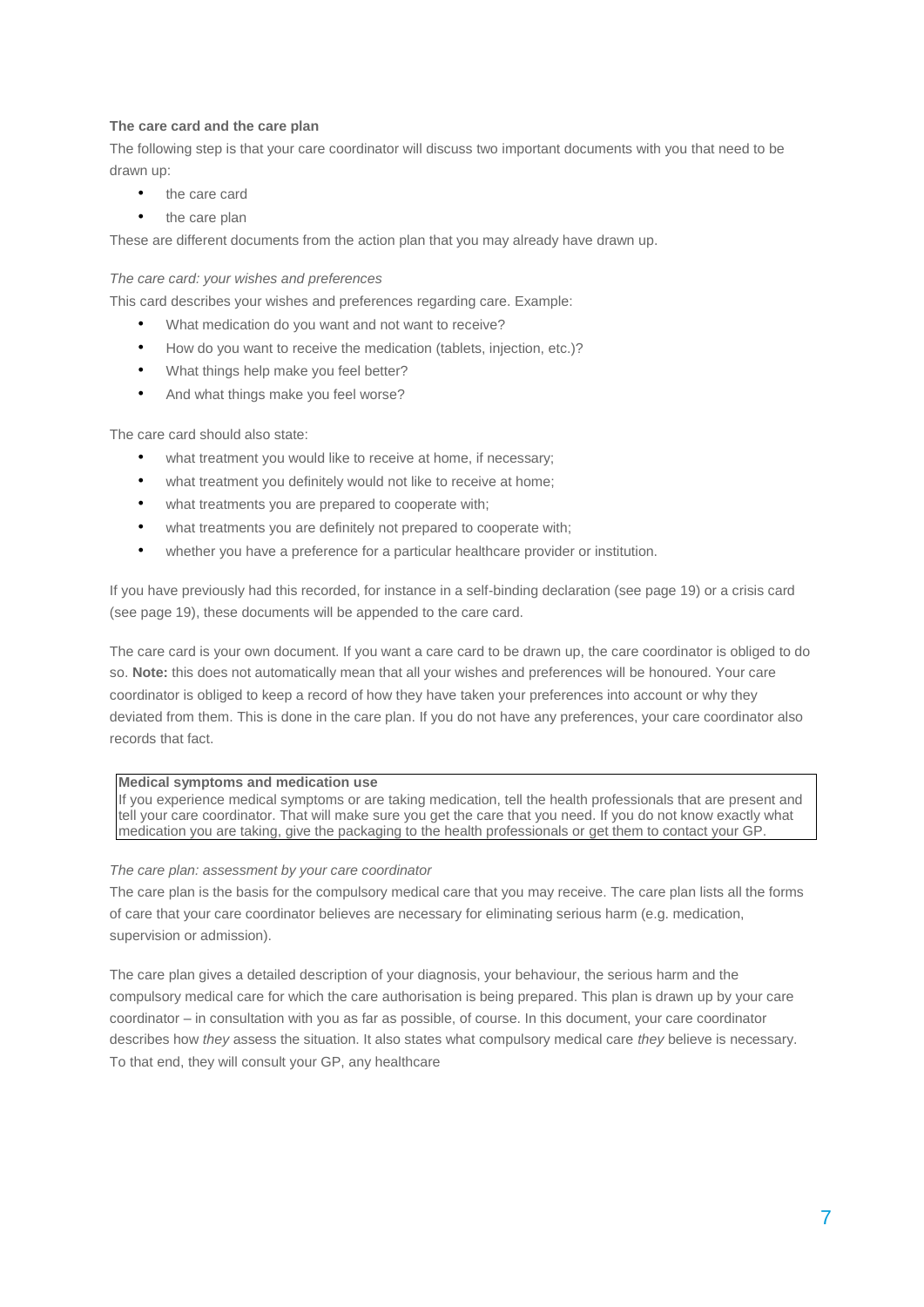providers you already have, and also your family and others close to you (if you so wish and if they are helping care for you).<sup>4</sup>

If the care coordinator believes that social help is also required, they can also discuss help that your municipality could provide with the municipality. This assistance will therefore be included in the care plan, so the care plan can contain more than just the compulsory medical care. The judge then has a complete picture of your situation. This could for instance be:

• household help;

 $\overline{a}$ 

- help with your debts;
- work or daytime activities;
- arranging accommodation (if you do not have any).

<sup>&</sup>lt;sup>4</sup> If you do not want a specific person to be involved by the health professionals, they will in principle not do so.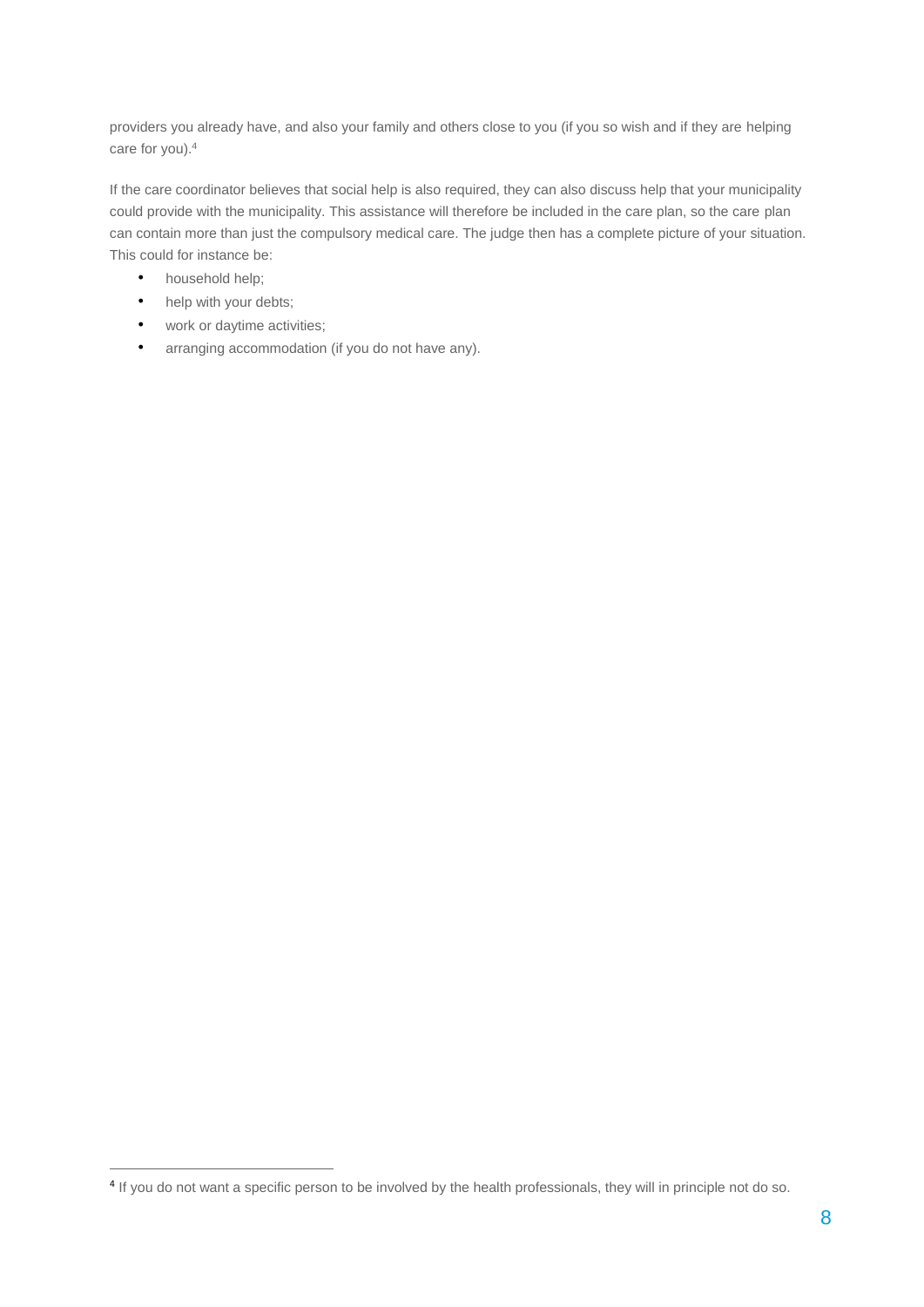# **The application for a care authorisation**

The medical director collects and assesses the documents relating to your case. These are:

- The medical statement (from the independent psychiatrist).
- The care card and the care plan (from the care coordinator).

These documents go to the public prosecutors. They assess whether they think that you need compulsory medical care and whether your situation meets the criteria for providing compulsory medical care. The public prosecutors then decide whether or not they are going to ask the judge for a care authorisation:

- *A care authorisation is going to be requested*
- The public prosecutor draws up an application to the judge. The application to the judge includes the reason why the medical director and the public prosecutor believe a care authorisation is needed and what compulsory medical care is required in order to eliminate the serious harm. The medical director's documents are appended to the application (e.g. the care plan, the care card and the self-binding declaration).
- *A care authorisation is not going to be requested*
- If the public prosecutor decides *not* to submit an application, the procedure ends. No care authorisation will be requested for you.

The public prosecutors will take their decision **no more than four weeks** after starting with the preparations. This period can be extended by a maximum of six weeks. This can be done if the medical director postpones the procedure for two weeks so that you can draw up your own action plan.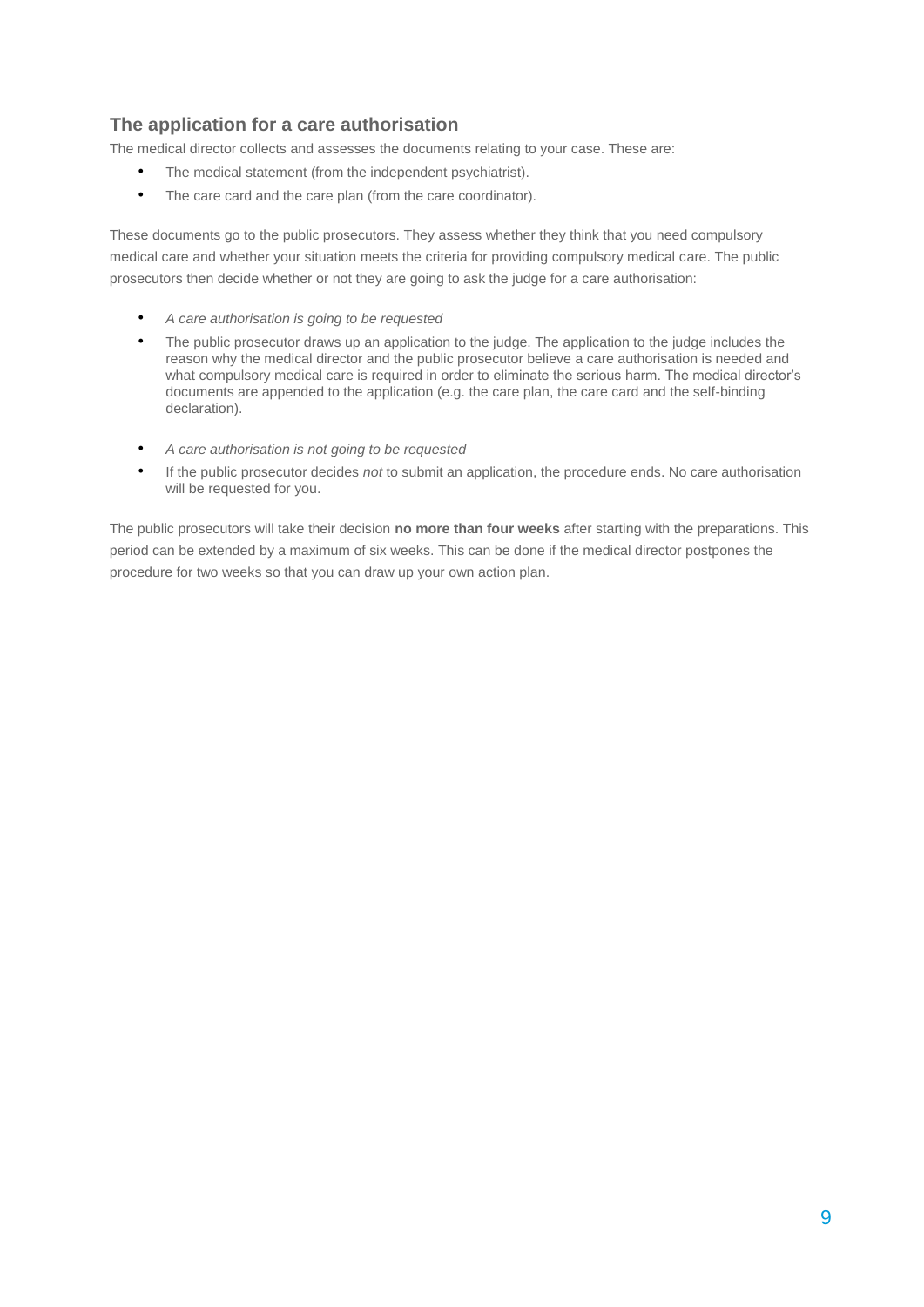# **The judge and the hearing**

Once the judge has received the application, they will arrange a hearing in the short term. During this hearing, you and your representative, if any, and your lawyer will be able to give the judge their expert opinions.

If you are unable to come to the court, for example because you have already been admitted to an institution, the judge can come and hold the hearing where you are. This may be in the institution, or it can also be in your home.

The following people may be present during the hearing:

- You
- The judge
- The registrar (who assists the judge)
- Your lawyer
- The medical director
- Your care coordinator
- The public prosecutor (possibly)

The judge may also ask other people to attend, e.g. your representative, the independent psychiatrist (who drew up the medical statement), witnesses, experts or a police officer who knows you. You can also submit a request to the judge yourself asking for witnesses and experts to be called. The judge is however not obliged to get these people to come.

The judge makes a ruling **no later than three weeks** after the public prosecutor has submitted the application. The judge's ruling includes a statement of the compulsory medical care they will be including in the authorisation. This may match the care that was described in the care plan, but the judge can also decide to deviate from the application, for instance if they think that the compulsory medical care in the application is more rigorous than is needed for eliminating the serious harm. The judge's decision in this is final. It is not possible to lodge a higher appeal against the judge's decision.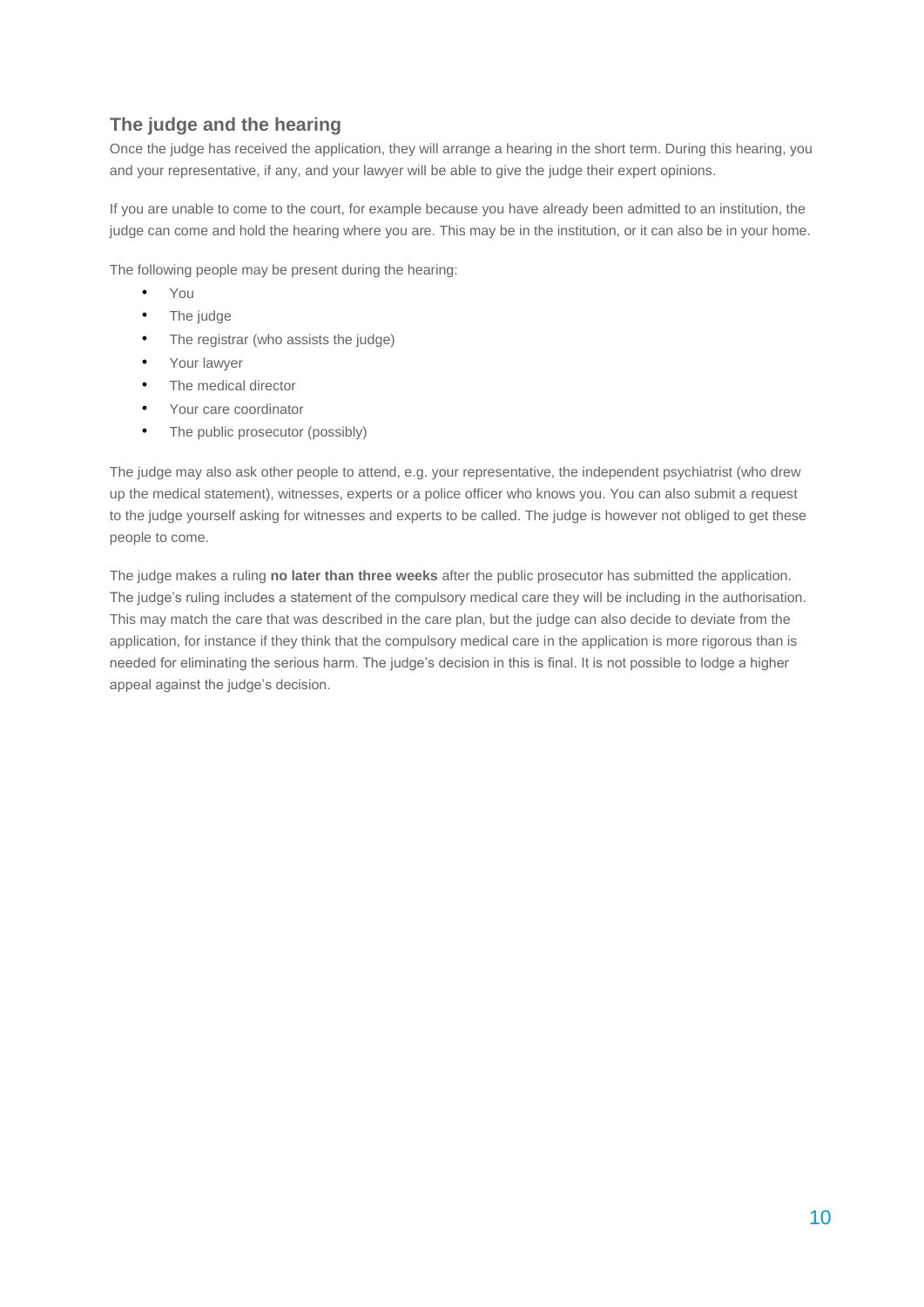# **The care authorisation has been issued**

# **What does this mean for you?**

At the moment that the judge issues the care authorisation, your care coordinator can start providing compulsory medical care. This happens **within two weeks** of the judge's ruling. The care provided will not simply be all the compulsory medical care stated in the care authorisation. The care coordinator must always weigh up whether compulsory medical care is needed at that moment.

# **What compulsory medical care can be imposed?**

The law describes what forms of compulsory medical care can be included by the judge in the care authorisation. These are listed below.

# *Undergoing medical treatment*

You may be required to undergo medical treatment. This may comprise:

- Dispensing fluids, nutrition and medication.
- Medical checks or other medical actions for treating your psychological disorder.
- Therapeutic treatment.
- Treatment for a physical condition that is associated with your psychological disorder.
- *Example: you refuse medication for diabetes and that refusal is because your psychosis has led you to believe you do not need the medication.*

## *Restricting your freedom*

Your freedom of movement may be restricted. This may be done in a number of ways:

- Restricting your freedom of movement to go and stay where you wish, detaining you within a building or by using physical restraint.
- *Example: health professionals on location may allow you to go into the living room but not into the kitchen, or they may temporarily restrain you and hold you down.*
- You may be placed in a specially furnished, closed room or locked in your own room.
- You may be subject to monitoring.
- *For example: by a camera.*
- Examination of clothing or physical examination.
- *Your clothes or your body may be examined. The examination may not be inside your bodily cavities, such as your mouth.*
- Your home or place of residence may be searched for any substances present that could affect your behaviour or for dangerous items.
- Checks may be made for any substances present that could affect your behaviour or for other dangerous items. These may be taken away.
- *Examples: alcohol or a knife.*
- Restrictions on the freedom to arrange your life as you wish. You may be required to attend some event or appointment, or not to go somewhere.
- *Examples: not being allowed to use a phone, the Internet or certain social media.*
- Limitations on your visits.
- Admission to specific accommodation.

*You may be compulsorily admitted to an institution for mental healthcare. You will then be taken to an institution. It is possible that you may then not leave the institution or treatment unit again independently.* 

The judge therefore states in the care authorisation which of the above forms of compulsory medical care *may* be imposed on you. This does not therefore always have to involve all possible measures and they do not always have to be put into effect.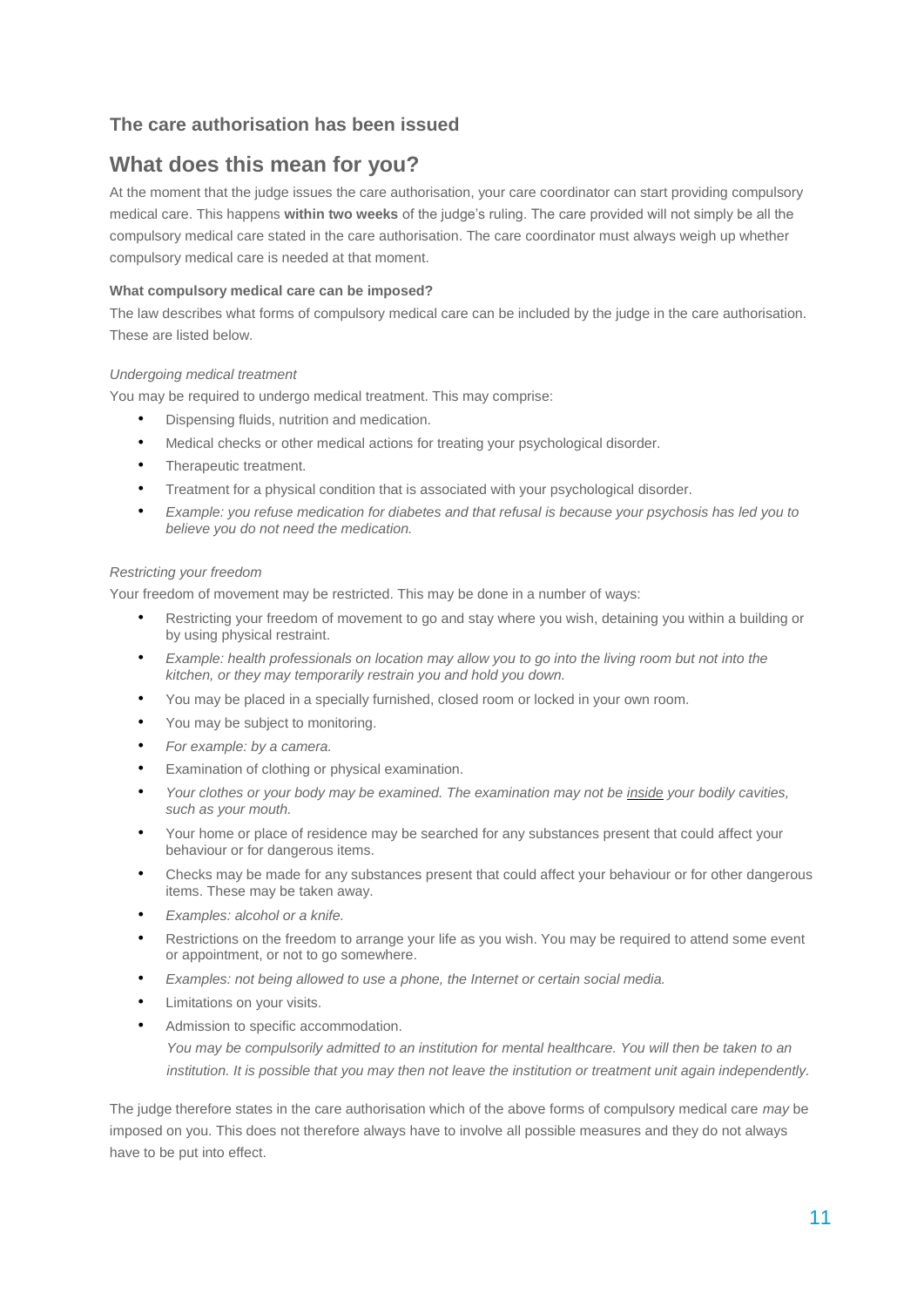#### **When is compulsory medical care given to you?**

The care coordinator is the individual who ultimately determines *what* compulsory medical care will be given and when. The care coordinator must always choose the least burdensome alternative. They will therefore always look to see if you are prepared to receive the necessary care voluntarily.

If you cooperate, compulsory medical care from the care authorisation does not have to be used. If you do not cooperate, they must then look to see if there are any alternatives to compulsory medical care. They decide that based on your state of health at that moment. If none of this works, your care coordinator can decide that they are going to implement the compulsory medical care from the care authorisation. They must then write down why and when compulsory medical care is being given. You will always be informed of this beforehand.

When compulsory medical care is given, it is possible that you may be physically forced to undergo treatment. This can for instance mean that you are held down while medication is administered. It may also be the case that you are not allowed to do something or may not leave a specific room. Physical coercion will always be applied in a way that is safe for you and as briefly as possible.

If you disagree with a decision taken by your care coordinator who is responsible for your compulsory medical care, you can file a complaint. You can find more information about filing complaints on page 18.

#### **What is outpatient compulsory medical care?**

You can also be given compulsory medical care that does not need you to be admitted to a mental healthcare institution, for instance in an outpatient clinic or at your home. This is referred to as outpatient care.

#### *Care in your own home*

Compulsory medical care at home has a major effect on your daily life. You need to be able to feel safe and comfortable in your own home. Compulsory medical care can mean that you end up feeling less safe in your own home, but compulsory admission can also be a very distressing experience. For that reason, your own wishes and preferences are very much taken into account.

The care provider always checks whether it is safe and responsible to give compulsory outpatient medical care (at home or in an outpatient clinic). If the outpatient care at home or in an outpatient clinic does not proceed well, your care coordinator can always consider modifying your care plan. If you have any questions, you or your representative and/or your family can always contact a care provider.

#### *Compulsory outpatient medical care after admission*

Compulsory outpatient medical care can also follow a compulsory admission. This care is then part of your recovery process. Your care coordinator can in this case attach conditions to the compulsory outpatient medical care, for example that you will be compulsorily readmitted if you do not observe the conditions.

#### **Temporary compulsory medical care in emergency situations**

Compulsory medical care that may be given to you is listed in the care authorisation. It is also possible, however, that an emergency situation could arise and care may have to be given to you that is not in the care authorisation. For example, the care authorisation may state that you may be given medication forcibly, but not that you may be locked in a room. If that does turn out to be necessary in an emergency situation, then your care coordinator may temporarily give you compulsory medical care that is not in the authorisation. This may therefore only be done temporarily in an emergency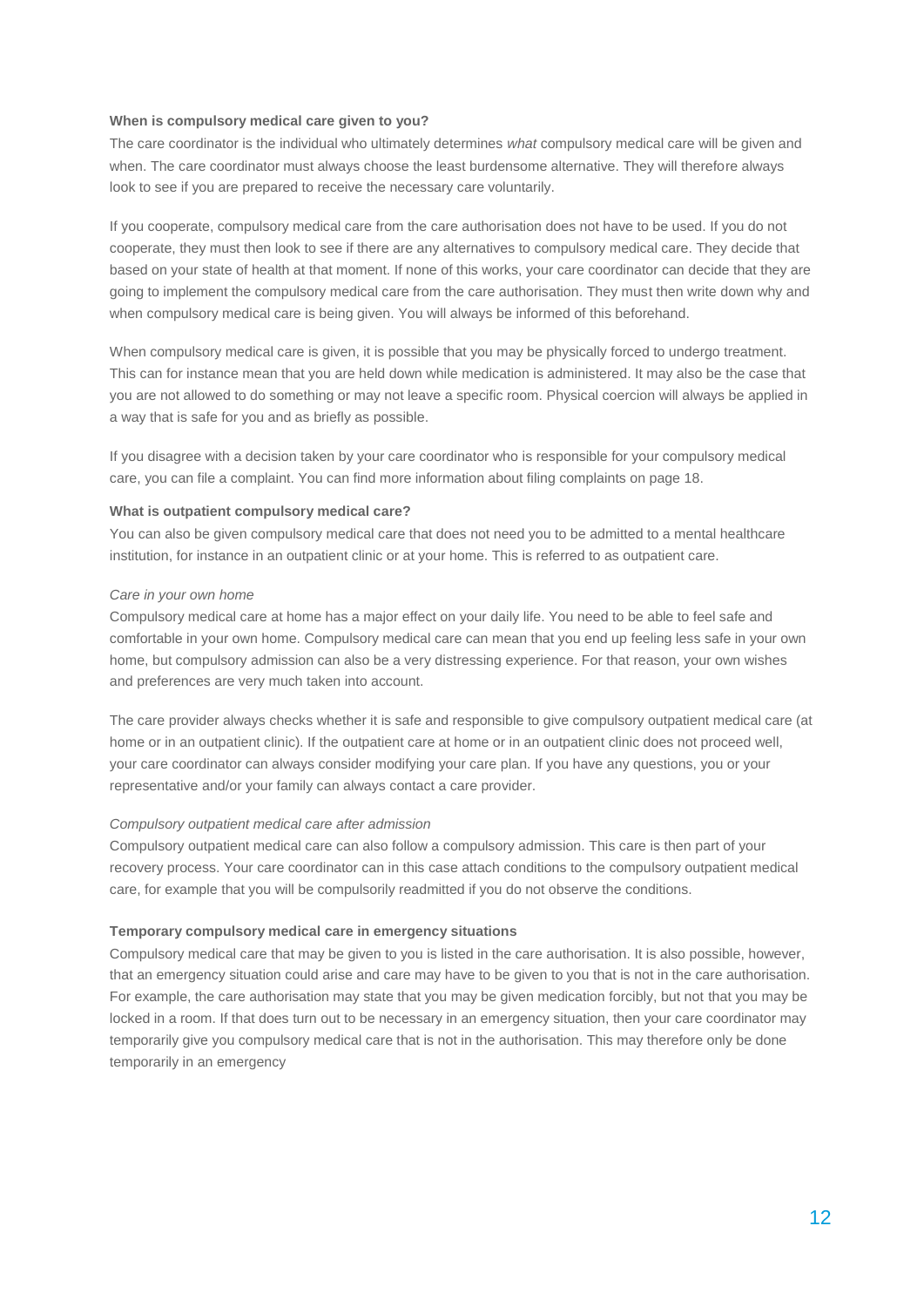situation, if they believe that this can prevent serious harm and criminal acts. Safety within an institution or other location, or protection of the rights or freedoms of others can also be reasons for temporary compulsory medical care in emergency situations.

This temporary compulsory medical care may be given for a maximum of three days. If your care coordinator believes that temporary compulsory medical care is needed for longer, they must submit an application to have the care authorisation amended by the judge. They do this through the medical director and the public prosecutor.

If you end up in this situation, always ask for advice and support from your lawyer and the patient advocate.

## **House rules**

If you are admitted, you will have to stick to the house rules of the institution you are admitted to. These house rules may only be about order and safety within the accommodation. The house rules apply to everyone who is admitted to the institution. The care provider will give you more information about these house rules. If you have any questions or complaints about the house rules, you can speak to the care provider's staff and your patient advocate.

#### **Safety examination**

If you have been admitted, a safety examination may be carried out. Your care coordinator will request this if they suspect that you might have dangerous items in your possession. These are items that you are not allowed to have inside the institution or that could present a danger.

Your care coordinator may have your clothing or your person examined during this search. Note: an internal examination *in* your body is not allowed. In other words, examining bodily cavities such as inside your mouth is not permitted. Your living accommodation (your room) in the institution may be searched. Items of post that you receive after they are sent to the institution may be inspected (in your presence).

If this safety examination results in any items being taken away, they will be kept for you. You will get the items back when you are discharged after the admission. The only items that will not be returned to you are ones that the law forbids you to possess (e.g. banned weapons or drugs).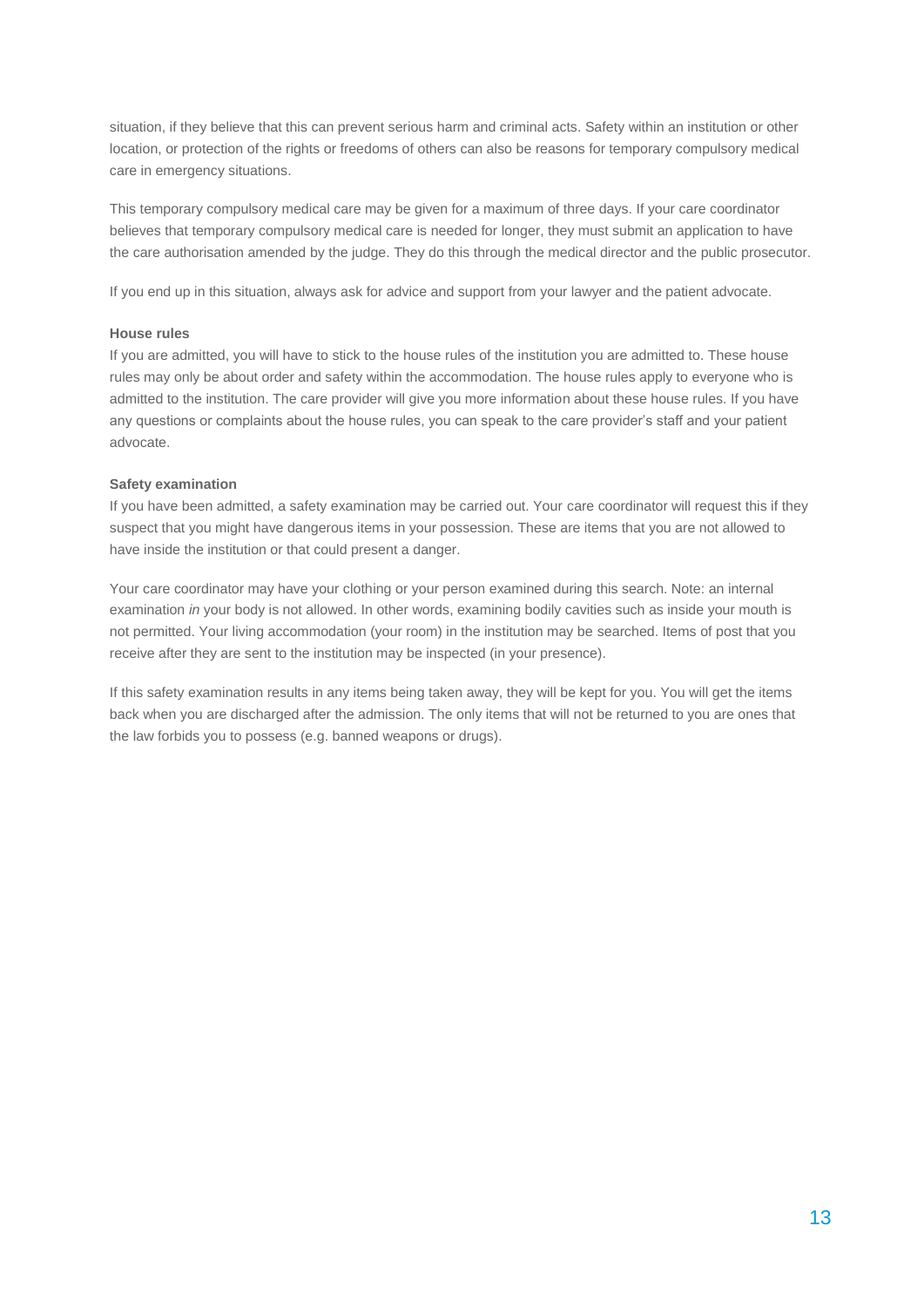# **What does compulsory medical care have to comply with?**

The compulsory medical care imposed on you must comply with a number of points:

•*Quality* 

> The Compulsory Mental Healthcare Act states that the care must be provided in accordance with a specific guideline. This guideline is called the *Multidisciplinary Guideline on Coercion and Compulsion*. If you would like to know more about this, ask your healthcare provider about it. Compulsory medical care must of course also comply with the usual quality requirements and guidelines that apply to care that you receive voluntarily.

• *Proportionality* 

The seriousness and burden of the compulsory medical care must be in proportion to the objective of that care.

• *Efficiency*

The compulsory medical care must be suitable for achieving its objectives. Example: if your psychosis makes you aggressive towards others and you refuse medication, you may be forcibly medicated to avoid the risk of you attacking others.

• *Subsidiarity* 

There must be no other, less drastic measures available that could achieve the same goal. The compulsory medical care must therefore comprise the least severe and least burdensome measures that can achieve the objective of the compulsory medical care.

• *Safety*

Compulsory medical care must be safe for you and for others.

• *The 'last resort' requirement*

This means that compulsory medical care can only be imposed on you when other options have been exhausted. There are no longer any other possibilities for ensuring that the serious harm is eliminated. So if you a prepared to be given certain care voluntarily, compulsory medical care may perhaps still be preventable. It can also lead to the compulsory medical care being stopped (or stopped earlier).

If you think that your compulsory medical care does not meet the requirements stated above, you can file a complaint.

# **How long does the care authorisation last?**

The care authorisation itself states how long it applies for. The guideline is:

- **If it is your first care authorisation** ...it will last for a maximum of six months.
- **If it follows on directly from a previous care authorisation**

...the new care authorisation can be given for a maximum of one year.

 **If you have already been given compulsory medical care for a continuous period of five years**  ...the new authorisation can apply for a maximum of two years.

If no new care authorisation has been requested by the end of the period of the current care authorisation, the whole care authorisation expires and compulsory medical care may not be imposed on you.

The medical director can also decide to interrupt or terminate the compulsory medical care before the end of the validity period.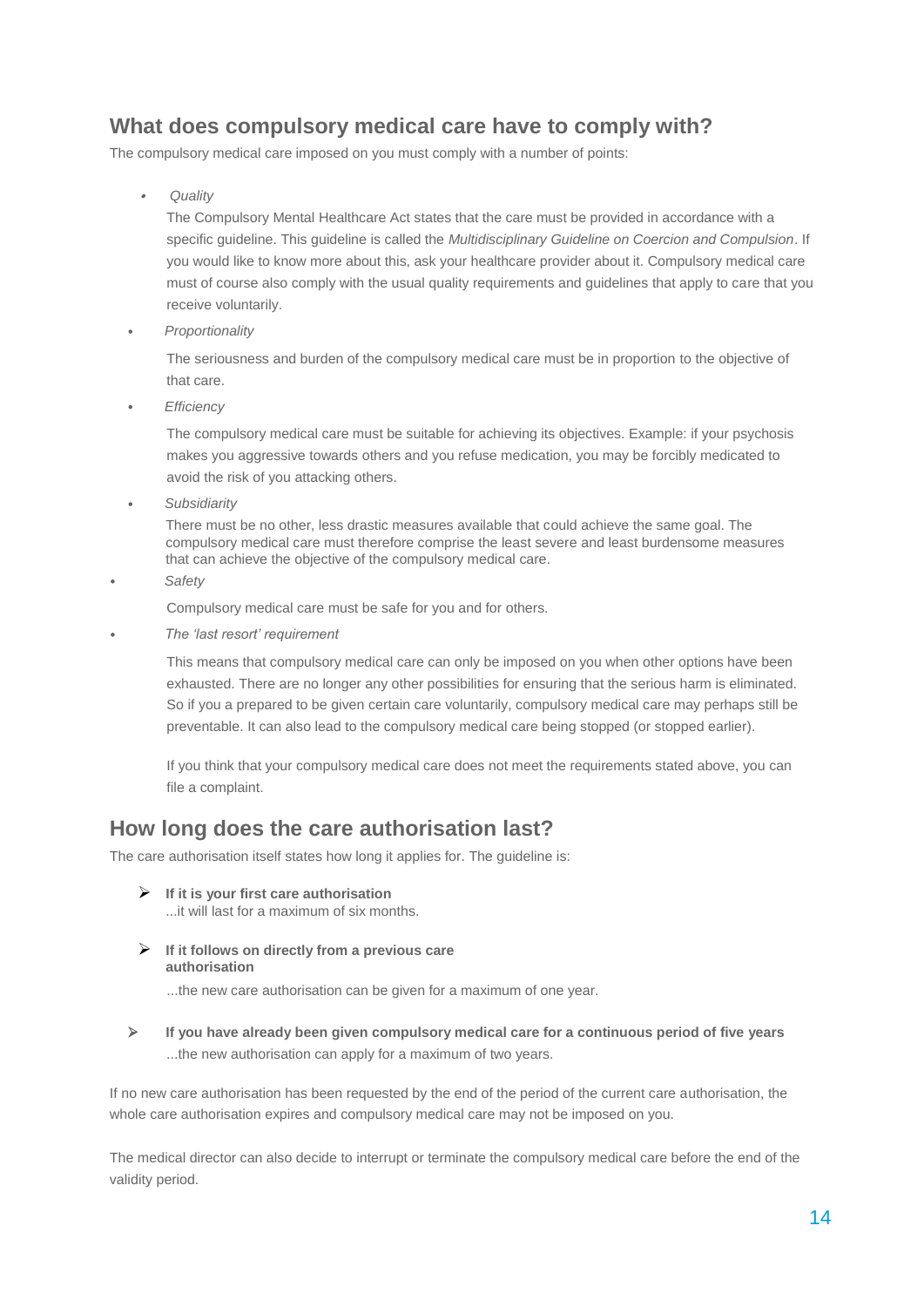## *Temporary interruption and termination*

During the period covered by the care authorisation, you can ask for the compulsory medical care to be terminated or temporarily interrupted. The medical director can also make that decision.

# • **A temporary interruption.**

This is possible for instance if you want to attend an important family event, perhaps such as a funeral or a wedding.

# • **Terminating compulsory medical care.**

For instance if you believe that the risk of the serious harm no longer exists. This is also possible if you want to receive the care voluntarily from now on.

## *Who can request the temporary interruption or termination?*

You can submit a request for a temporary interruption or termination to the medical director. You have to submit a request to them to that effect in writing. The letter must state clearly why you are making the request. The request can also be submitted by:

- A lawyer (on your behalf);
- A representative (on your behalf);
- Your care coordinator;

• *This could for instance be because they think that compulsory treatment is no longer needed or because they want to get you to see if you can cope without compulsory medical care.*

The medical director can impose conditions on the temporary interruption or termination. If you do not comply with these conditions, the medical director can revoke their decision and the compulsory medical care then starts again immediately. If you disagree with the medical director's decision, you can file a complaint with the Complaints Committee. Get the patient advocate to advise you.

## *Transfer*

You can submit a request to be transferred to another care provider. This request should be submitted to the medical director. Such a change can for instance be possible in the following situations:

- The other care provider specialises in a certain type of care that you need.
- You feel that the other care provider would help you better.

It is also possible to change your care coordinator or the medical director.

The request for a transfer or change of your care coordinator or medical director must be submitted in writing. You can send it to the medical director. Give a clear description of why you are making the request. The request can also be submitted by your representative or by your care coordinator.

It is always a good idea to obtain advice from your lawyer and/or the patient advocate. They can also assist you in submitting a request for transfer, temporary interruption or termination. They can also explain the conditions to you and tell you what they mean for you.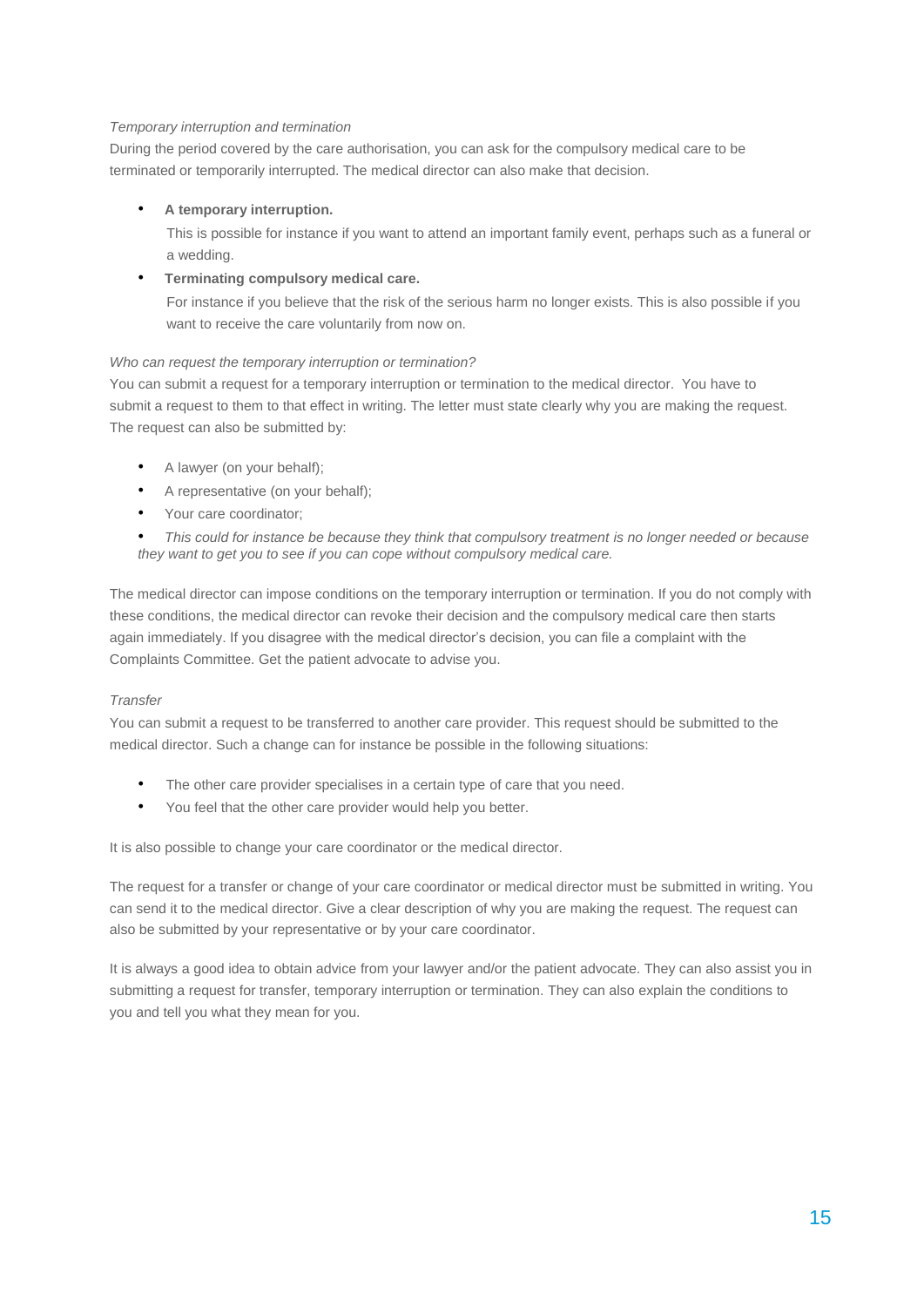# **The lawyer and the patient advocate**

# *The lawyer*

If you do not have a lawyer yet, the public prosecutors will ask the judge to arrange one for you. The judge makes sure that you have a lawyer. This will be done as soon as the public prosecutors start preparing the application for a care authorisation.

The lawyer:

- gives you legal assistance, free of charge;
- works as per your instructions;
- represents your interests in the procedures relating to the compulsory medical care; *Example: the legal case about your care authorisation.*
- knows the legislation and the procedures that will affect you;
- makes sure that your side of the story is clearly presented in all the procedures;
- is there to answer all your questions about your rights and obligations associated with the care authorisation and the procedures;
- comes to see you if you are compulsorily admitted or if you are not able to visit them;
- is there for you.

# *The patient advocate*

The patient advocate:

- gives you advice and assistance free of charge;
- is someone you can go to with questions and complaints about the care provided; *Examples: the way in which people are treating you, the compulsory treatment or restrictions on freedom.*
- supports and advises you in your discussions with your care coordinator;
- provides support when drawing up important documents such as the care card and the care plan (see below);
- is not employed by the care provider but instead works for an independent foundation called PVP;
- represents your interests, as you see them;
- has a duty of confidentiality.

At the start of the preparations for the care authorisation, the medical director will ask you for your permission to have your contact details passed on to the patient advocate. If you give that permission, the patient advocate will contact you. For more information, go to the website www.pvp.nl.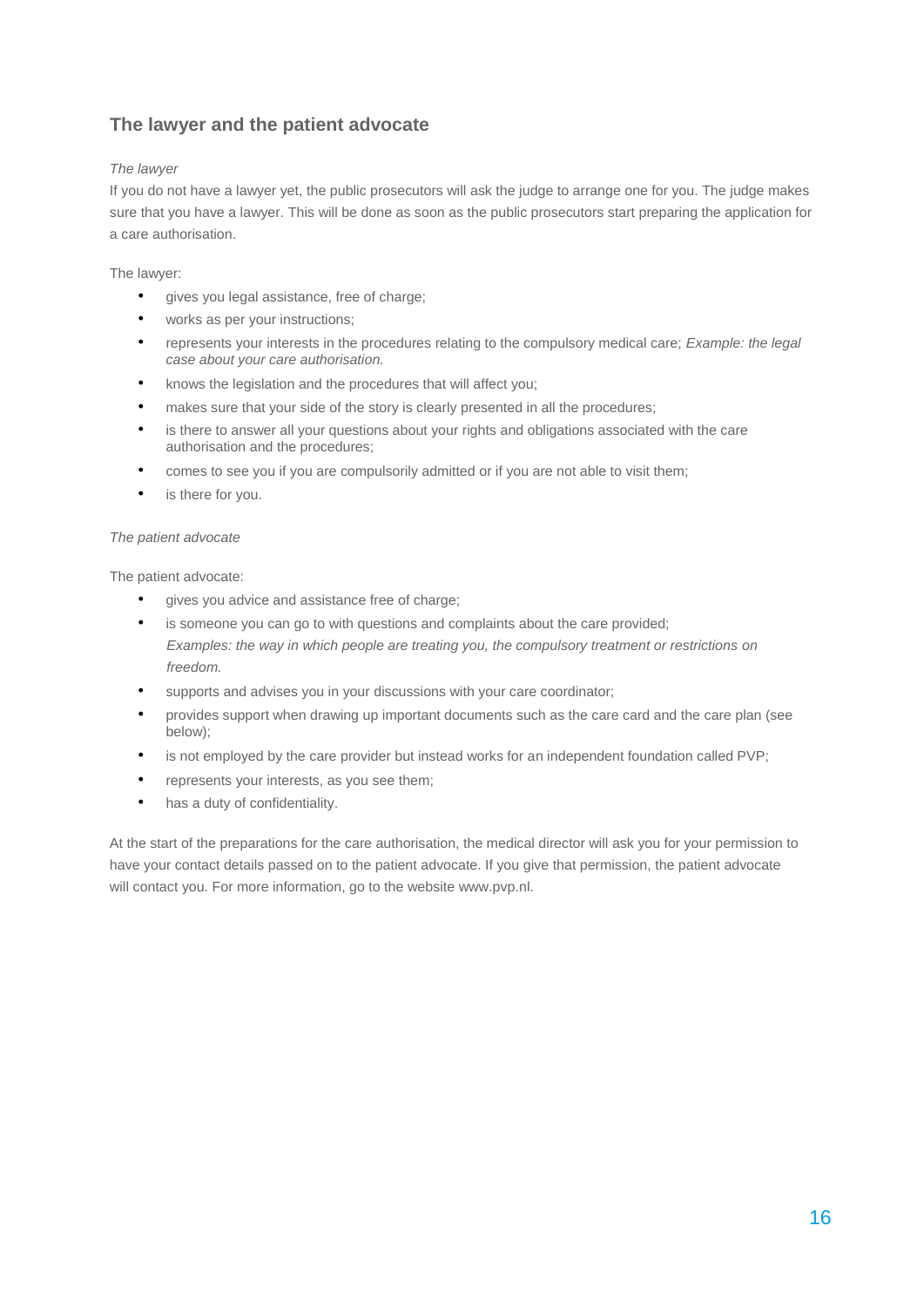# **The person representing you**

In some cases, someone will represent you. This representative acts on your behalf in contacts with your care coordinator, the care provider and others looking after you. You will be present or you will be involved as much as possible. The patient advocate can give you more details about the role of the representative.

You will be given a representative in the following situations:

- You decide for yourself that someone should represent you.
- You are deemed mentally incompetent to decide for yourself. That means that your care coordinator believes that you are "incapable of reasonably assessing your own interests.
- You are a minor.

#### *You decide for yourself that someone should represent you*

- You decide for yourself who your representative will be. The representative must be at least 18 years of age. And they must be willing to represent you.
- The representative can refuse care on your behalf but they cannot give consent to care on your behalf. So if the representative agrees to compulsory medical care but you do not, your opinion prevails.

#### *You are deemed mentally incompetent to decide for yourself*

Being incompetent in this sense means you are not capable of representing your own interests. This can change over time or depending on the subject matter. During a psychotic episode, for instance, you might be incapable of making decisions about the care you need but perfectly able to make choices about your day-to-day activities. That is why a doctor must always determine – for each decision you make – whether you are capable of making your own decisions at that time.

If the doctor determines that you are not mentally competent, the following options are possible (in this sequence):

- The judge may already have appointed a mentor or guardian as your representative.
- Or: you have previously stated who your representative is. The representative must be at least 18 years of age, and they must be willing to represent you.
- Or: your partner or a family member can act as your representative. The representative cannot give consent to care on your behalf, but they can *refuse* consent to care on your behalf.
- If there is no representative, the care provider can ask the judge to designate a mentor or guardian.

#### *You are a minor*

In the case of someone who is underage, the law determines who the representative is.

- If you are aged under 12:
	- o You parents or guardians are your representatives.
	- o The representative can give consent to care on your behalf or refuse it on your behalf.
- If you are aged between 12 and 16:
	- o You parents or guardians are your representatives.
	- o The representative can refuse care on your behalf but they cannot give consent to care on your behalf.
- If you are aged 16 or 17:
	- o You may have yourself represented, but that is not required. You decide for yourself who your representative will be. The representative must be at least 18 years of age. and they must be willing to represent you.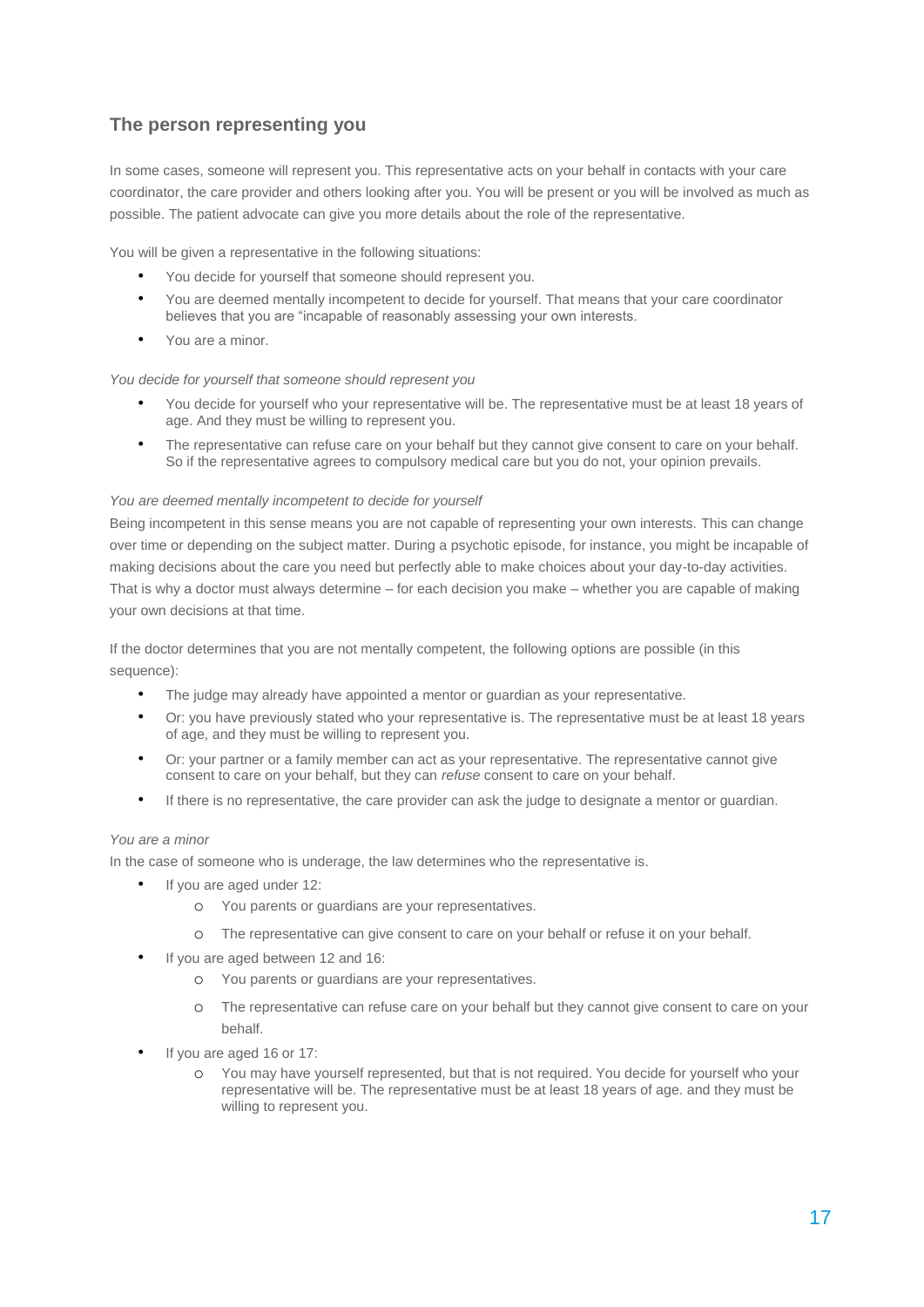• If you are aged 16 or 17 and deemed mentally incompetent: your parents or guardians are your representatives.

# **Privacy**

A lot of information about you is being exchanged during this period. The public prosecutor will for instance share relevant data from the police and the Justice Department with the medical director. They will in turn share that data with the independent psychiatrist. These exchanges of information are mandatory throughout the procedure. This is also defined in law. It means that the people who have to make decisions about you are as fully informed as possible about your situation.

## *When someone wants to share data about you and the law says they cannot*

This is then only possible if you have given your express permission for them to do so. The medical director may for instance ask for your permission to share your details with the patient advocate. When your personal data is stored or exchanged, the people doing so must make sure that it is done securely. Data about you must not end up in the wrong hands, of course.

## *Viewing your data*

You are entitled to inspect your medical records at any time. These also contain notes about data that may be exchanged without your permission (by the medical director, the mayor, the public prosecutor or your care coordinator) in the event of an impending serious harm. This inspection must be requested in writing. You can ask the official or institution in question for this. Do allow a little waiting time for the response. If you have doubts about whether your data is being processed carefully or if you have a complaint about it, ask your lawyer and/or the patient advocate for advice.

# **Complaints**

Your care provider is affiliated with an independent complaints committee. This complaints committee will handle your complaints. These could include aspects such as all kinds of decisions made by the medical director and your care coordinator concerning the compulsory medical care. The ruling by the complaints committee is final for the care provider. The ruling can result in a decision being reversed or in you receiving compensation for damages. Appeals can be lodged with the judge against the complaints committee's ruling. This can be done by you, your representative or the care provider.

The law defines the areas that the complaints committee can make rulings on. This can for instance cover:

- restrictions on your freedom
- implementation of the crisis measure or authorisation to extend the crisis measure or care authorisation
- a request for temporary interruption or termination of compulsory medical care
- decisions relating to determining your competence to make decisions

*If you have a complaint,* it is always a good idea to obtain advice first from the patient advocate. They can do the following for you:

- Advise you about how to handle your complaint.
- Help you file your complaint.
- Advise you whether it would be useful to have your lawyer help you with the complaint.
- Help you if you would rather resolve the complaint yourself together with the care provider.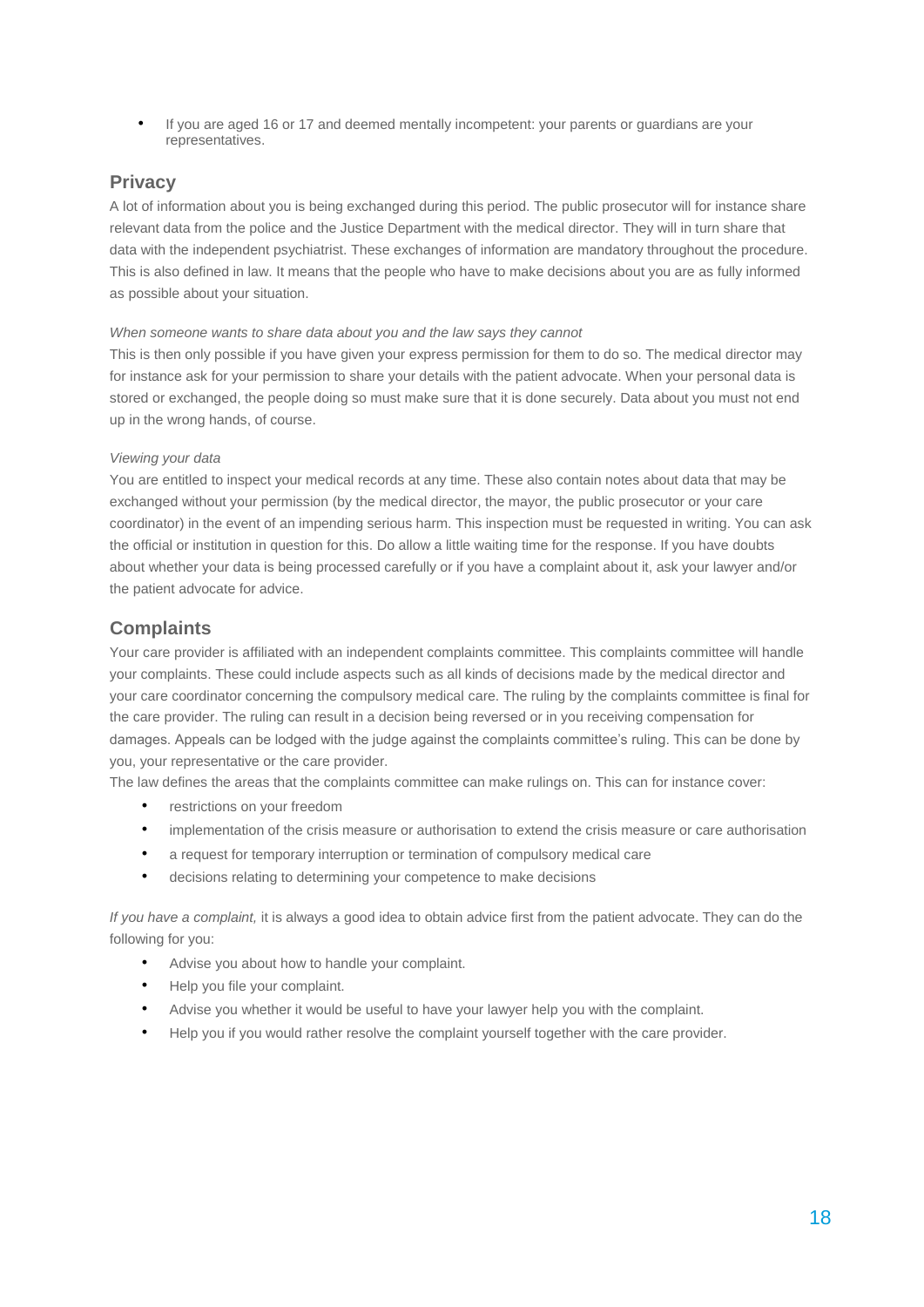# **What else can you do?**

## *Get family and/or friends involved*

Your family or others close to you (e.g. friends) can also help you. This can be good for the contacts with your care coordinator or others providing you with care. Your family and those close to you generally know you well. They can therefore help create a clear description of what you do or do not want. They can also be a major source of support if you are compulsorily admitted, for instance if you have pets that will need to be taken care of by someone or if you have other business outside the institution that you want to have handled.

Always tell your care coordinator which of your friends and relatives may help you. That way, the care providers will know who they are dealing with. They will also know who can and cannot speak on your behalf. The people treating you may only give your friends or relatives information about your treatment if you give permission.

Your family and those close to you have rights under the Compulsory Mental Healthcare Act. There is also a family confidant for those who are close to you. Ask your healthcare provider about this. For more information about the family confidant, please go to the website www.familievertrouwenspersonen.nl.

## *Crisis card*

The crisis card says what your wishes are in the event of a crisis. Think of items such as:

- What should bystanders and people providing assistance do and not do?
- Who can they call for you?
- What agreements have been made, for example with the people treating you or the crisis service?

## *Do you have a crisis card?*

Have you drawn up a crisis card in the past? Or have you recorded your wishes in some other way? Make sure that the health professionals and your care coordinator receive this crisis card or declaration of intention. This is how the care providers can know whether you already have agreements in place. It also helps the people assisting you to deal with you better on the spot. It can even lead to compulsory medical care being deemed unnecessary or to it being stopped more quickly.

## *If you do not have a crisis card*

If you do not have a crisis card but would like one for the future, ask your care coordinator for advice and information.

More information about this can also be found on the website of the Crisiskaart Nederland foundation, www.crisiskaart.nl.

## *Self-binding declaration*

You can also draw up a self-binding declaration, a document stating the conditions under which you do want to receive compulsory medical care and what kind of care that should be. You can do this if you have often suffered psychoses, for instance. You may know that you will not want to receive care while you are psychotic, although you understand that medicines can help stop the psychosis. You can then write down that a doctor is allowed to administer medication to you during a psychosis, even if you state during the psychotic episode that you do not want it.

The rules for a self-binding declaration are: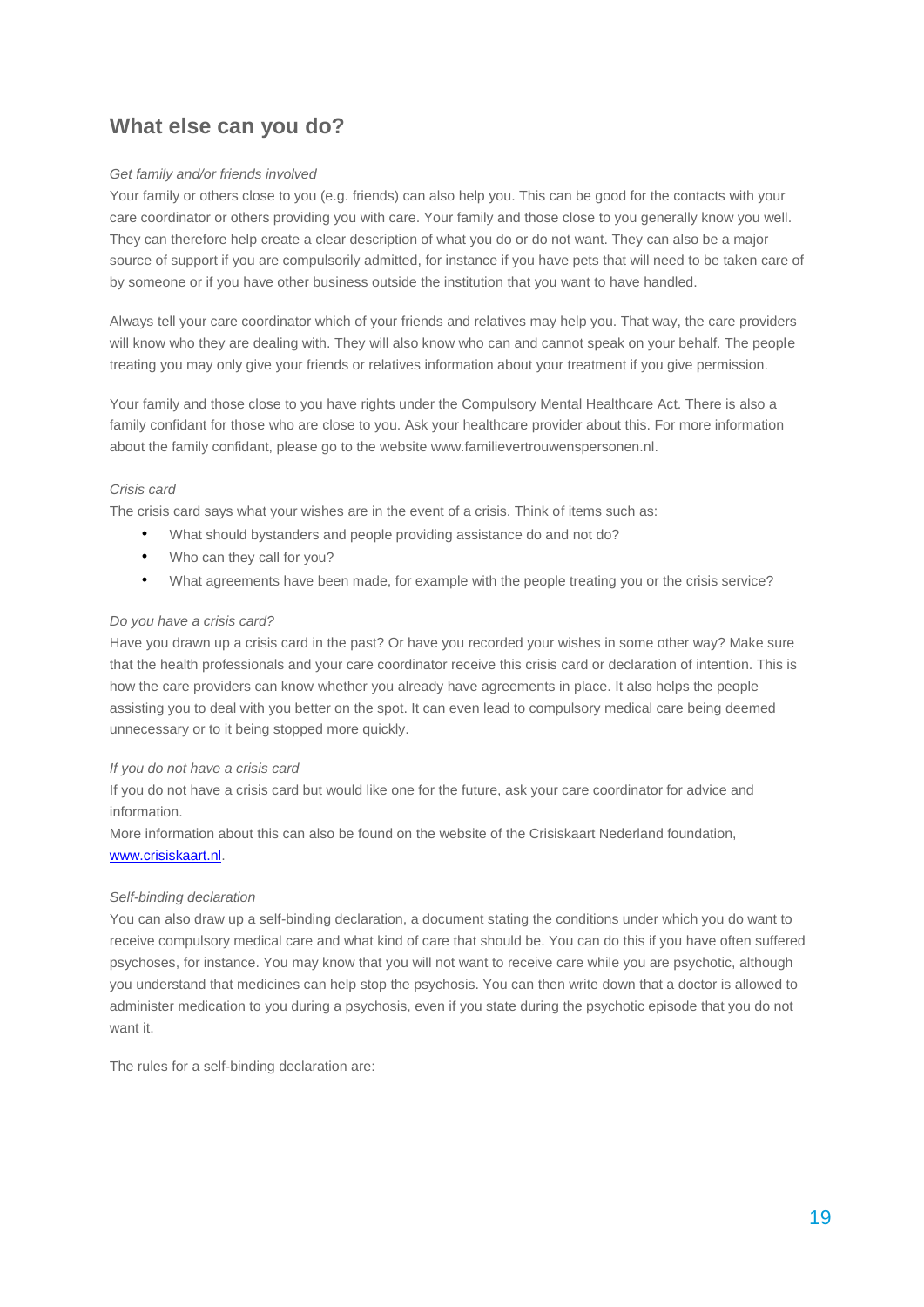- You must append a care plan to it;
- The care coordinator and the medical director must sign it.

The self-binding declaration is appended to the care card. The care provider ensures that your preferences as stated on the care card and in its appendices are known to the medical director and your care coordinator. They will take them into account when drawing up the care plan. When weighing up the application for a care authorisation, the judge will check that they have done this correctly. You can also ask the patient advocate for advice about a self-binding declaration.

# **Medical symptoms and medicines**

If you experience medical symptoms, always inform the health professionals that are present and your care coordinator. This lets them give you the correct medical care. It is very important that they know this, especially if you are taking medication regularly. Combining medicines is not always safe, so the health professionals need to know what you are already taking when dispensing medicines to you compulsorily. This ensures that no dangerous situations arise.

If you do not know exactly what medication you are taking, give the packaging to the health professionals or get them to contact your GP.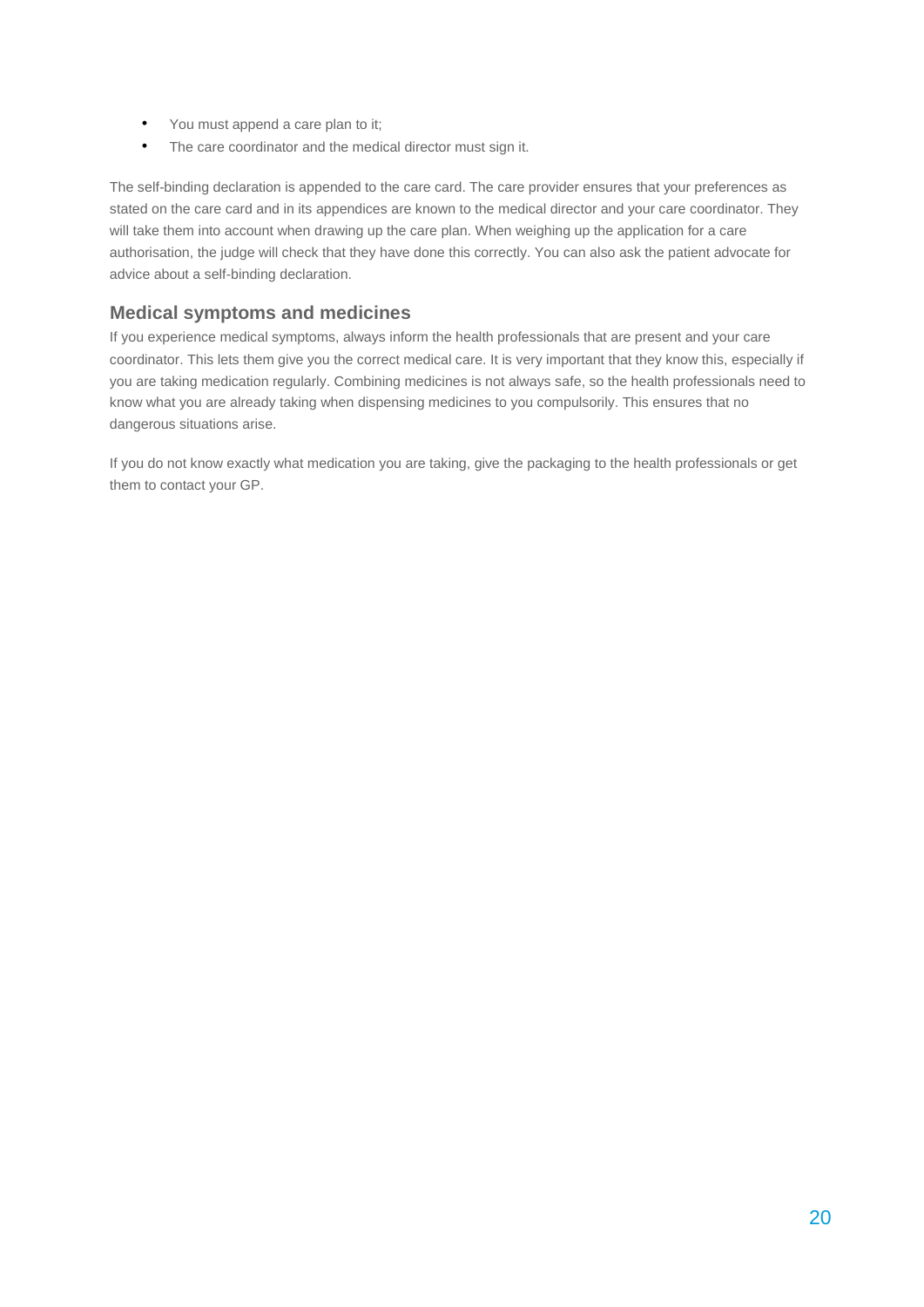# **More information**

If you would like to read more about certain topics, there is a list of useful websites below. These websites mainly provide information in Dutch.

*Compulsion in the care sector* 

More information about compulsion in the care sector.

# www.dwangindezorg.nl

*Crisis card*

More information about crisis cards.

www.crisiskaart.nl

*The patient advocate*

More information about the patient advocate.

www.pvp.nl

#### *MIND*

MIND aims to prevent psychological problems and to support people faced with them. They do this by providing information, carrying out research, implementing projects and campaigning. www.wijzijnmind.nl

*MIND Korrelatie* 

'MIND Korrelatie' is a nationwide organisation. They offer anonymous, professional psychological and psychosocial help. MIND Korrelatie gives individual advice and help to anyone who requests it. This can be done by phone and online.

# www.mindkorrelatie.nl

*113 Suicide Prevention*

The '113 Zelfmoordpreventie' foundation (Suicide Prevention) is the national organisation for preventing suicides. **www.113.nl** 

## *Eigen Kracht Centrale foundation*

The 'Eigen Kracht Centrale' foundation (Standing Strong Centre) supports organisations and authorities throughout the Netherlands in handling questions from the general public. www.eigen-kracht.nl

#### *Choices in Mental Healthcare*

'Kiezen in de ggz' (Choices in Mental Healthcare) is a website for adults aged 18 and over who are looking for a care provider for their psychological complaints. www.kiezenindeggz.nl.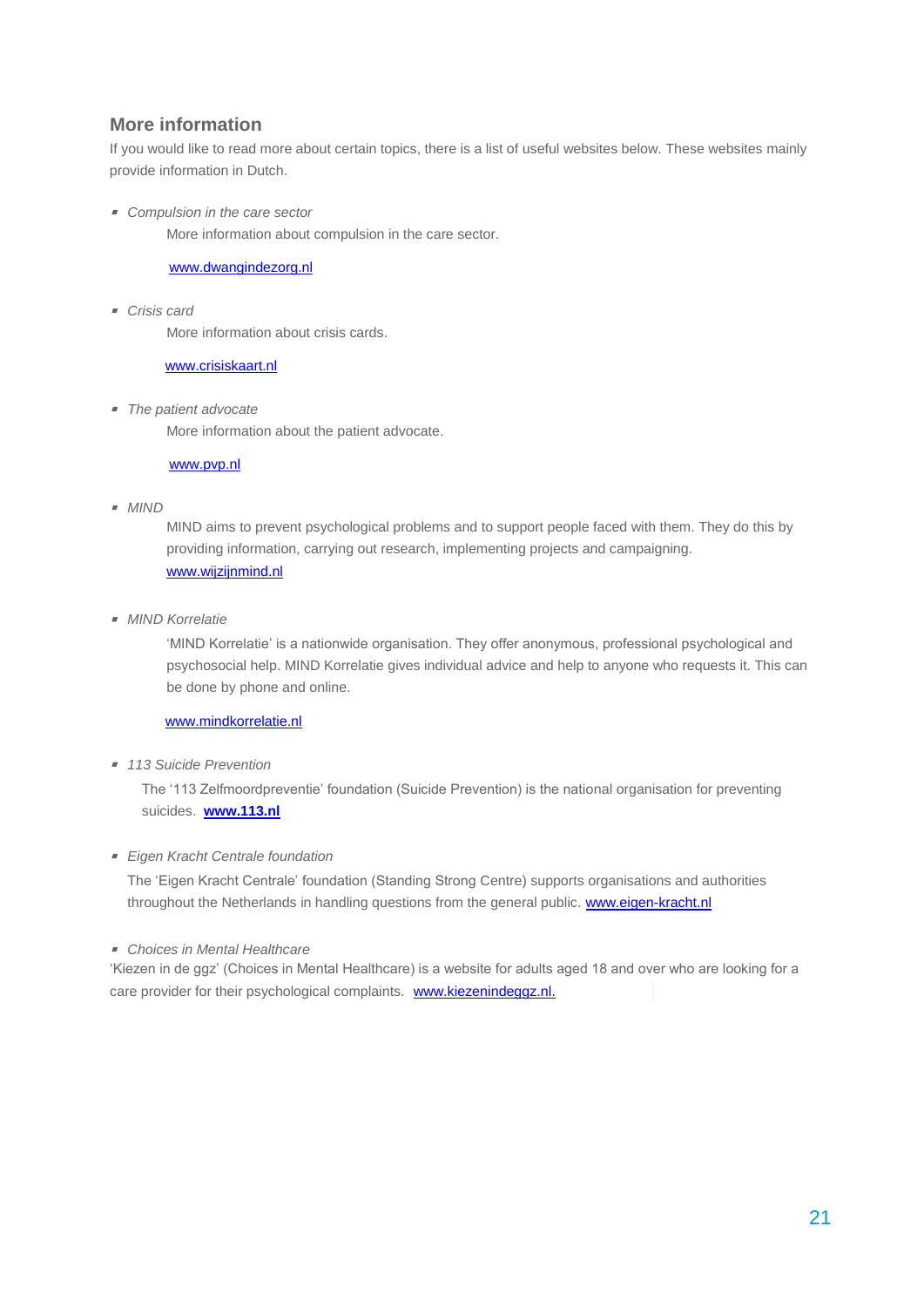## *Ypsilon*

Unites family members and others close to people who are susceptible to psychoses. *www.ypsilon.org* 

**LSFVP (Landelijke Stichting Familievertrouwenspersonen - National Foundation for Family** 

*Confidants) Family confidants provide information, advice and support to family members and others who are close to patients in the mental healthcare sector. www.familievertrouwenspersonen.nl* 

 **Guideline for coercion and compulsion in mental healthcare** This is where you can find all the guidelines about coercion and compulsion in the mental healthcare sector.

https://richtlijnendatabase.nl/richtlijn/dwang\_en\_drang\_in\_de\_ggz/dwang\_en\_drang\_in\_de\_ggz\_-\_startpagina.html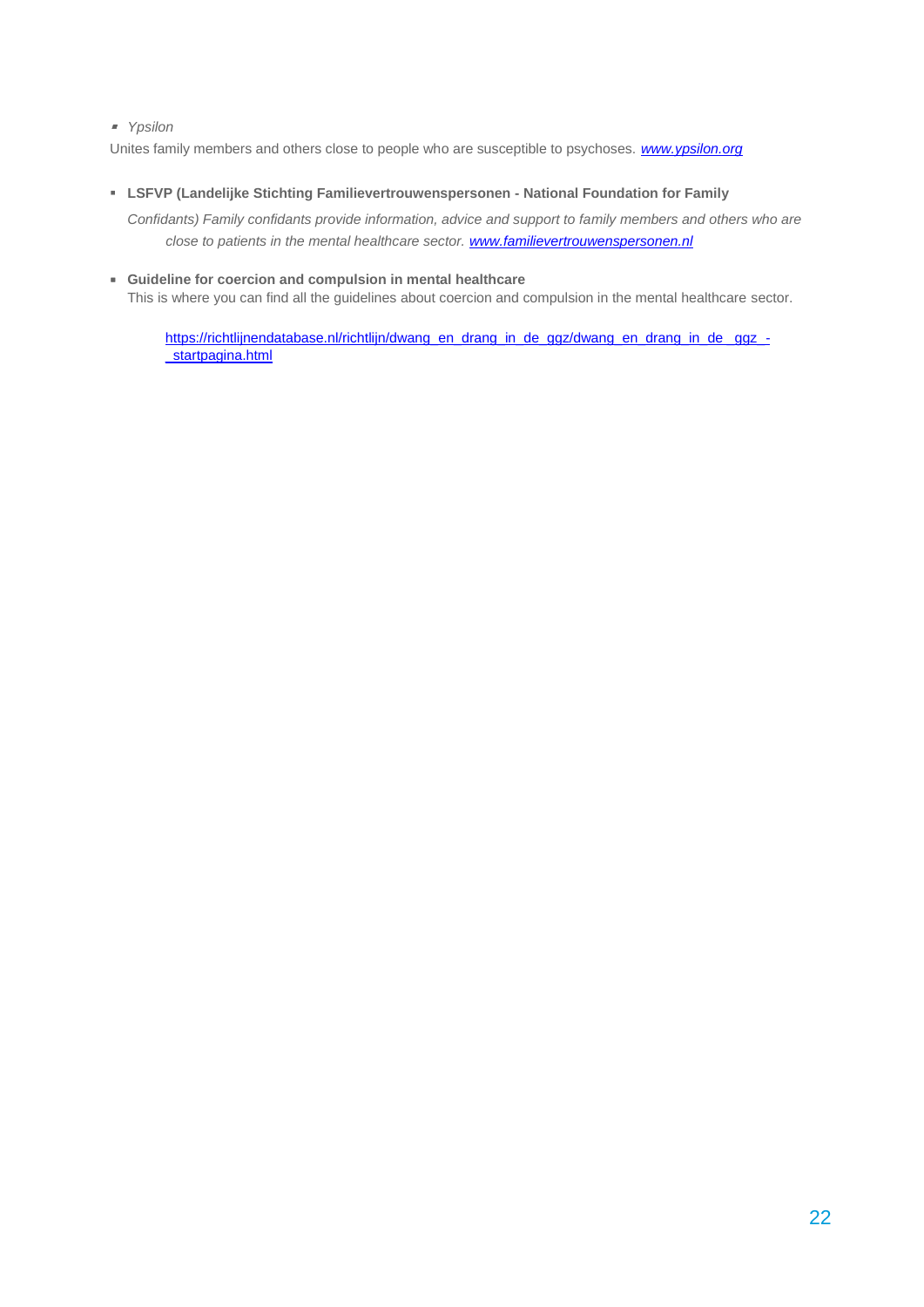# **Appendix**

# **Explanation of the harm criterion**

Compulsory medical care may only be imposed as a last resort. That means that there must no longer be any other options for avoiding the dangers caused by your behaviour. This is known as the 'harm criterion'.

The harm criterion consists of:

- **Serious harm (causing danger)**
- The psychological disorder leading to serious harm
- **Resistance**

These various aspects are explained briefly below.

# *Serious harm*

The care authorisation is requested for you if someone believes that you are causing danger (this is referred to in the brochure as *serious harm*). The person reporting this can for example be the doctor treating you, the municipality or a family member.

According to the Compulsory Mental Healthcare Act (Dutch: Wvggz), serious harm is involved if there is a high level of risk of you: • seriously harming yourself or others. That harm covers:

o endangering life; o severe physical injury; o severe

psychological harm;

- o serious material, intangible or financial damage; o gross neglect or social deterioration;
- o severely disrupted development (for example of an unborn child);
- endangering your own safety because you have become influenced by others;
- triggering aggression in others through your disruptive behaviour; endangering general safety in your surroundings by your behaviour.

# •

Compulsory medical care will only be imposed as a last resort, when there are no longer any other options for avoiding the serious harm.

# *The psychological disorder leading to serious harm*

The care authorisation is only issued if your behaviour is the result of a psychological disorder. Three conditions have to be met in that case, which all have to be determined by a psychiatrist.

- You have a psychological disorder;
- Your behaviour creates an effect of serious harm (or a risk thereof);
- The serious harm effect is a consequence of that disorder.

## •

## *Resistance*

Compulsory medical care can only be imposed if you do not agree to the recommended care. Saying that you disagree with the care that is going to be given to you can therefore be enough.

If you do agree to the care, say so to the health professionals who are on location. Also state then *what* care you do and do not want to receive. You may perhaps have drawn up a crisis card or selfbinding declaration previously.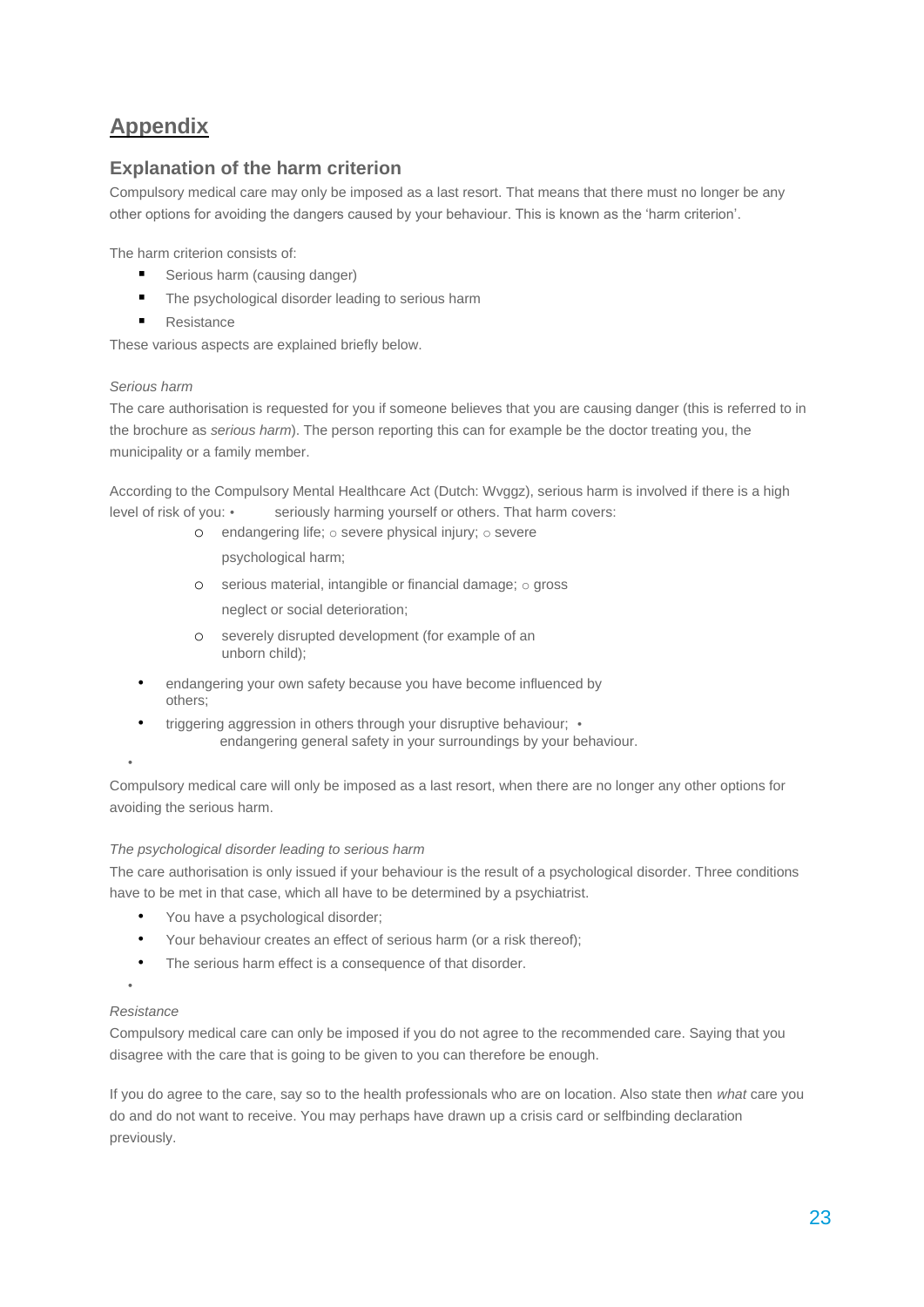The health professionals will assess whether they think that the care you are prepared to receive voluntarily is sufficient. If they do not think this is sufficient to avoid the danger, they can continue preparing a care authorisation nonetheless or implementing the compulsory medical care stated in the care authorisation.

## *Mental competence and representation*

In law, you are deemed mentally competent until a doctor determines otherwise. Being deemed mentally incompetent is important in terms of who may represent you, in other words the person who may act on your behalf to represent your interests.

#### *Mental incompetence*

You are deemed to be mentally *incompetent* if the doctor believes that you are "incapable of reasonably assessing your own interests" in a specific decision. Under the Compulsory Mental Healthcare Act (Wvggz), the care coordinator is always the one who determines whether or not you are mentally competent. This can vary from one case or one moment to another. The independent psychiatrist who comes to draw up your medical statement can also make this determination.

If you resist, it does *not* matter whether you are deemed mentally competent or not: any resistance against compulsory medical care is taken seriously, even if you are not mentally competent and your representative has agreed to the treatment. Compulsory medical care may then only be given on the basis of the crisis measure.

#### *Mentally competent resistance*

If you *are* mentally competent and the serious harm effect only affects *you*, and your life is *not* in danger, your wishes and preferences must be respected, in principle.

Always discuss your resistance and any assessment as being mentally incompetent with your lawyer and your representative.